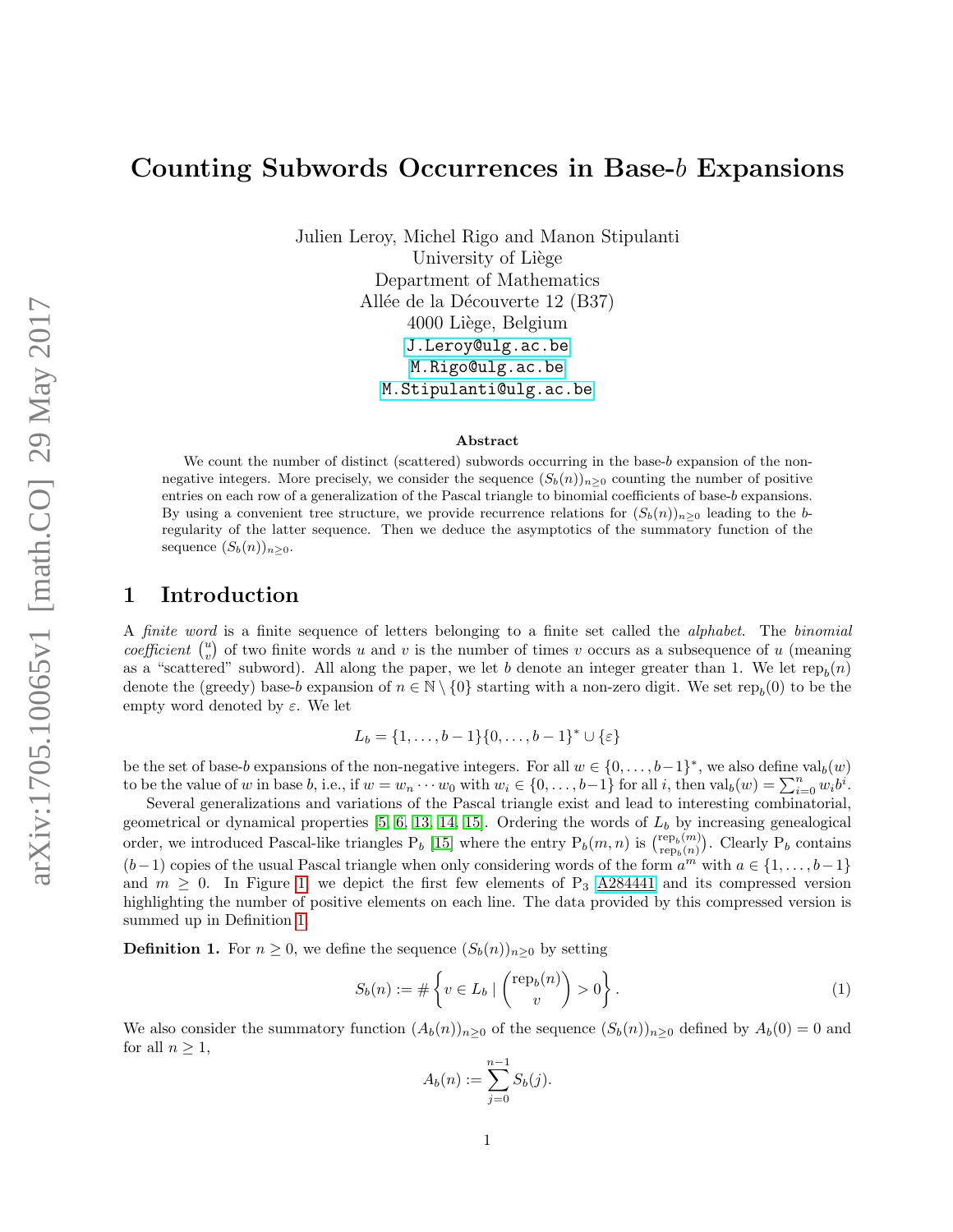

<span id="page-1-0"></span>Figure 1: On the left, the first few rows of the generalized Pascal triangle  $P_3$  (a white (resp., gray; resp., black) square corresponds to 0 (resp., 1; resp., 2)) and on the right, its compressed version.

The quantity  $A_b(n)$  can be thought of as the total number of base-b expansions occurring as subwords in the base-b expansion of integers less than n (the same subword is counted k times if it occurs in the base-b expansion of  $k$  distinct integers).

In some sense, the sequences  $(S_b(n))_{n\geq 0}$  and  $(A_b(n))_{n\geq 0}$  measure the sparseness of  $P_b$ .

**Example 2.** If  $b = 3$ , then the first few terms of the sequence  $(S_3(n))_{n>0}$  [A282715](http://oeis.org/A282715) are

 $1, 2, 2, 3, 3, 4, 3, 4, 3, 4, 5, 6, 5, 4, 6, 7, 7, 6, 4, 6, 5, 7, 6, 7, 5, 6, 4, 5, 7, 8, 8, 7, 10, \ldots$ 

For instance, the subwords of the word 121 are  $\varepsilon$ , 1, 2, 11, 12, 21, 121. Thus,  $S_3(\text{val}_3(121)) = S_3(16) = 7$ . The first few terms of  $(A_3(n))_{n\geq 0}$  [A284442](http://oeis.org/A284442) are

 $0, 1, 3, 5, 8, 11, 15, 18, 22, 25, 29, 34, 40, 45, 49, 55, \ldots$ 

We studied [\[16\]](#page-21-3) the triangle P<sub>2</sub> [A282714](http://oeis.org/A282714) and the sequence  $(S_2(n))_{n\geq 0}$  [A007306,](http://oeis.org/A007306) which turns out to be the subsequence with odd indices of the Stern–Brocot sequence. The sequence  $(S_2(n))_{n>0}$  is 2-regular in the sense of Allouche and Shallit [\[1\]](#page-20-2). We studied [\[17\]](#page-21-4) the behavior of  $(A_2(n))_{n\geq 0}$   $\underline{A282720}$ . To this aim, we exploited a particular decomposition of  $A_2(2^{\ell} + r)$ , for all  $\ell \ge 1$  and all  $0 \le r < 2^{\ell}$ , using powers of 3.

#### 1.1 Our contribution

We conjectured six recurrence relations for  $(S_3(n))_{n>0}$  depending on the position of n between two consecutive powers of 3; see [\[16\]](#page-21-3). Using the heuristic from [\[3\]](#page-20-3) suggesting recurrence relations, the sequence  $(S_3(n))_{n>0}$  was expected to be 3-regular. It was not obvious that we could derive general recurrence relations for  $(S_b(n))_{n\geq 0}$  from the form of those satisfied by  $(S_2(n))_{n\geq 0}$ . We thought that  $(b-1)b$  recurrence relations should be needed in the general case, leading to a cumbersome statement. Moreover it was computationally challenging to obtain many terms of  $(S_b(n))_{n>0}$  for large b because the number of words of length n in  $L_b$  grows like  $b^n$ . Therefore we lack data to conjecture the b-regularity of  $(S_b(n))_{n\geq 0}$ .

When studying  $(A_2(n))_{n\geq 0}$ , a possible extension seemed to emerge [\[17\]](#page-21-4). In particular, we prove that  $A_2(2n) = 3A_2(n)$  and, sustained by computer experiments, we conjectured that  $A_b(nb) = (2b-1)A_b(n)$ .

Surprisingly, for all  $b \geq 2$  $b \geq 2$ , we show in Section 2 that the recurrence relations satisfied by  $(S_b(n))_{n>0}$ reduce to three forms; see Proposition [3.](#page-2-1) In particular, this proves the conjecture stated in [\[16\]](#page-21-3). Therefore, in Section [3,](#page-10-0) we deduce the b-regularity of  $(S_b(n))_{n>0}$ ; see Theorem [16.](#page-10-1) Moreover we obtain a linear representation of the sequence with  $b \times b$  matrices. We also show that  $(S_b(n))_{n\geq 0}$  is palindromic over  $[(b-1)b^{\ell}, b^{\ell+1}].$ 

The key to study the asymptotics of  $(A_b(n))_{n>0}$  is to obtain specific recurrence relations for this sequence. In Proposition [26,](#page-18-0) we show that theses relations involve powers of  $(2b-1)$ . Therefore, we prove the conjecture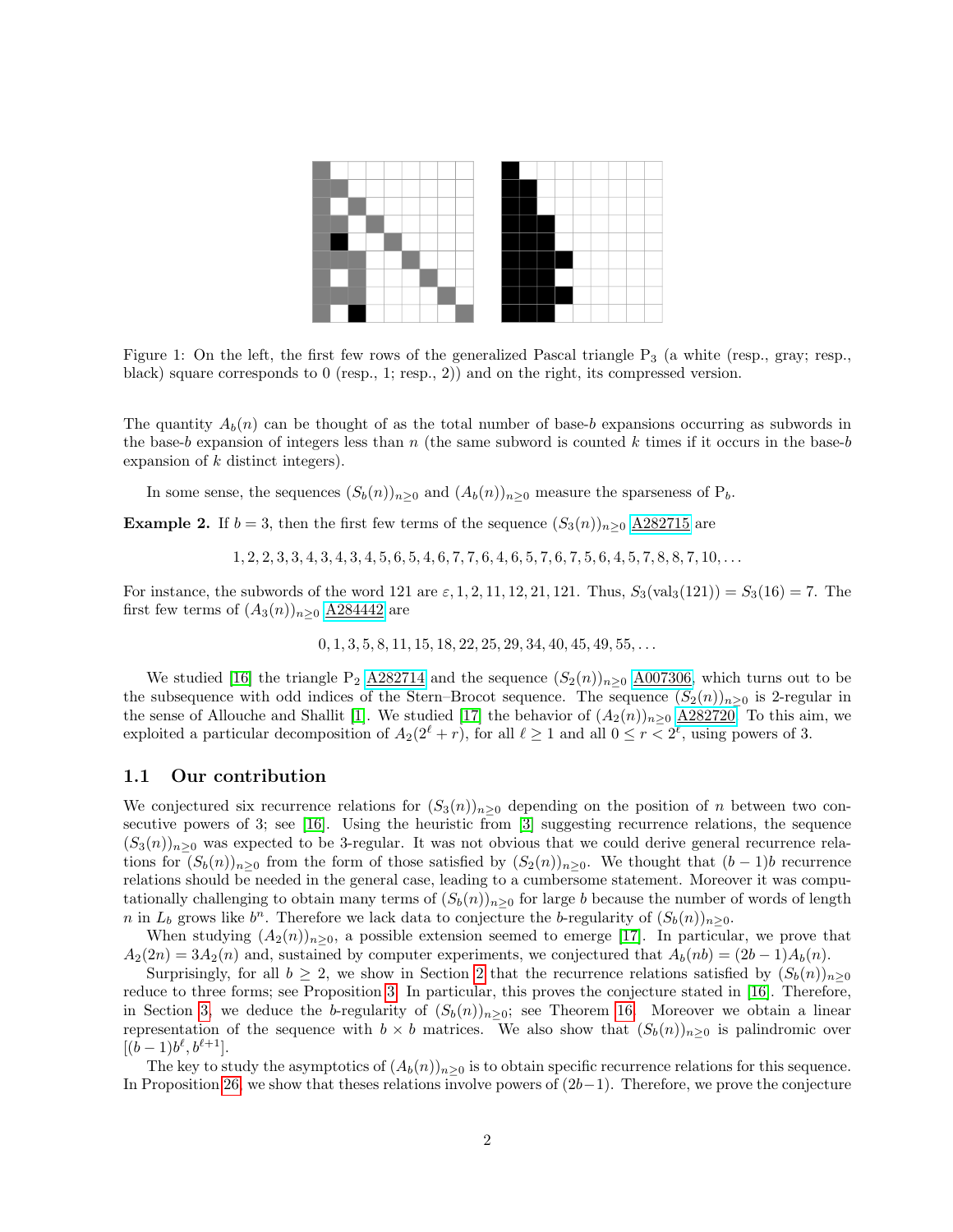| rep <sub>k</sub><br>$\boldsymbol{n}$ | ◡ | $\sim$<br>w | $\sim$<br>w | $\sim$<br>.ww | xy | x00 | x0x | x0y | $\sim$ $\sim$ $\sim$<br>ww | $\alpha \alpha \alpha$<br>it it it | xxu | $x_{y}$<br>v | xyx | xyy | xyz |
|--------------------------------------|---|-------------|-------------|---------------|----|-----|-----|-----|----------------------------|------------------------------------|-----|--------------|-----|-----|-----|
| $\binom{n}{2}$<br>いり                 | - |             |             |               |    |     |     |     |                            |                                    |     |              |     |     |     |

<span id="page-2-2"></span>Table 1: The first few values of  $S_b(n)$  for  $0 \le n < b^3$ , with pairwise distinct  $x, y, z \in \{1, ..., b-1\}$ .

about  $A_h(nb)$ . In Section [4,](#page-15-0) using the so-called  $(2b-1)$ -decompositions, we may apply the method introduced in [\[17\]](#page-21-4).

We think that this paper motivates the quest for generalized Stern–Brocot sequences and analogues of the Farey tree [\[4,](#page-20-4) [7,](#page-21-5) [8,](#page-21-6) [11,](#page-21-7) [12,](#page-21-8) [18\]](#page-21-9). Namely can one reasonably define a tree structure, or some other combinatorial structure, in which the sequence  $(S_b(n))_{n>0}$  naturally appears?

Most of the results are proved by induction and the base case usually takes into account the values of  $S_b(n)$  for  $0 \le n < b^2$ . These values are easily obtained from Definition [1](#page-0-0) and summarized in Table [1.](#page-2-2)

### <span id="page-2-0"></span>2 General recurrence relations in base b

The aim of this section is to prove the following result exhibiting recurrence relations satisfied by the sequence  $(S_b(n))_{n>0}$ . This result is useful to prove that the summatory function of the latter sequence also satisfies recurrence relations; see Section [4.](#page-15-0)

<span id="page-2-1"></span>**Proposition 3.** The sequence  $(S_b(n))_{n\geq 0}$  satisfies  $S_b(0) = 1$ ,  $S_b(1) = \cdots = S_b(b-1) = 2$ , and, for all  $x, y \in \{1, \ldots, b-1\}$  with  $x \neq y$ , all  $\ell \geq 1$  and all  $r \in \{0, \ldots, b^{\ell-1}-1\}$ ,

<span id="page-2-6"></span><span id="page-2-5"></span>
$$
S_b(xb^{\ell} + r) = S_b(xb^{\ell-1} + r) + S_b(r); \tag{2}
$$

$$
S_b(xb^{\ell} + xb^{\ell-1} + r) = 2S_b(xb^{\ell-1} + r) - S_b(r);
$$
\n(3)

$$
S_b(xb^{\ell} + yb^{\ell-1} + r) = S_b(xb^{\ell-1} + r) + 2S_b(yb^{\ell-1} + r) - 2S_b(r). \tag{4}
$$

For the sake of completeness, we recall the definition of a particularly useful tool called the trie of subwords to prove Proposition [3.](#page-2-1) This tool is also useful to prove the b-regularity of the sequence  $(S_b(n))_{n>0}$ ; see Section [3.](#page-10-0)

**Definition 4.** Let w be a finite word over  $\{0, \ldots, b-1\}$ . The language of its subwords is factorial, i.e., if xyz is a subword of w, then y is also a subword of w. Thus we may associate with w, the trie<sup>[1](#page-2-3)</sup> of its subwords. The root is  $\varepsilon$  and if u and ua are two subwords of w with  $a \in \{0, \ldots, b-1\}$ , then ua is a child of u. We let  $\mathcal{T}(w)$  denote the subtree in which we only consider the children  $1,\ldots,b-1$  of the root  $\varepsilon$  and their successors, if they exist.

<span id="page-2-4"></span>**Remark 5.** The number of nodes on level  $\ell \geq 0$  in  $\mathcal{T}(w)$  counts the number of subwords of length  $\ell$  in  $L_b$ occurring in w. In particular, the number of nodes of the trie  $\mathcal{T}(\text{rep}_b(n))$  is exactly  $S_b(n)$  for all  $n \geq 0$ .

**Definition 6.** For each non-empty word  $w \in L_b$ , we consider a factorization of w into maximal blocks of consecutively distinct letters (i.e.,  $a_i \neq a_{i+1}$  for all i) of the form

<span id="page-2-7"></span>
$$
w = a_1^{n_1} \cdots a_M^{n_M},
$$

with  $n_\ell \geq 1$  for all  $\ell$ . For each  $\ell \in \{0, \ldots, M - 1\}$ , we consider the subtree  $T_\ell$  of  $\mathcal{T} (w)$  whose root is the node  $a_1^{n_1} \cdots a_\ell^{n_\ell} a_{\ell+1}$ . For convenience, we set  $T_M$  to be an empty tree with no node. Roughly speaking, we have a root of a new subtree  $T_{\ell}$  for each new variation of digits in w. For each  $\ell \in \{0, \ldots, M-1\}$ , we also let  $\#T_{\ell}$  denote the number of nodes of the tree  $T_{\ell}$ .

Note that for  $k - i \geq 2$ , one could possibly have  $a_k = a_i$ . For each  $\ell \in \{0, ..., M - 1\}$ , we let  $\text{Alph}(\ell)$ denote the set of letters occurring in  $a_{\ell+1} \cdots a_M$ . Then for each letter  $a \in \text{Alph}(\ell)$ , we let  $j(a, \ell)$  denote the smallest index in  $\{\ell + 1, \ldots, M\}$  such that  $a_{j(a,\ell)} = a$ .

<span id="page-2-3"></span> $1$ This tree is also called prefix tree or radix tree. All successors of a node have a common prefix and the root is the empty word.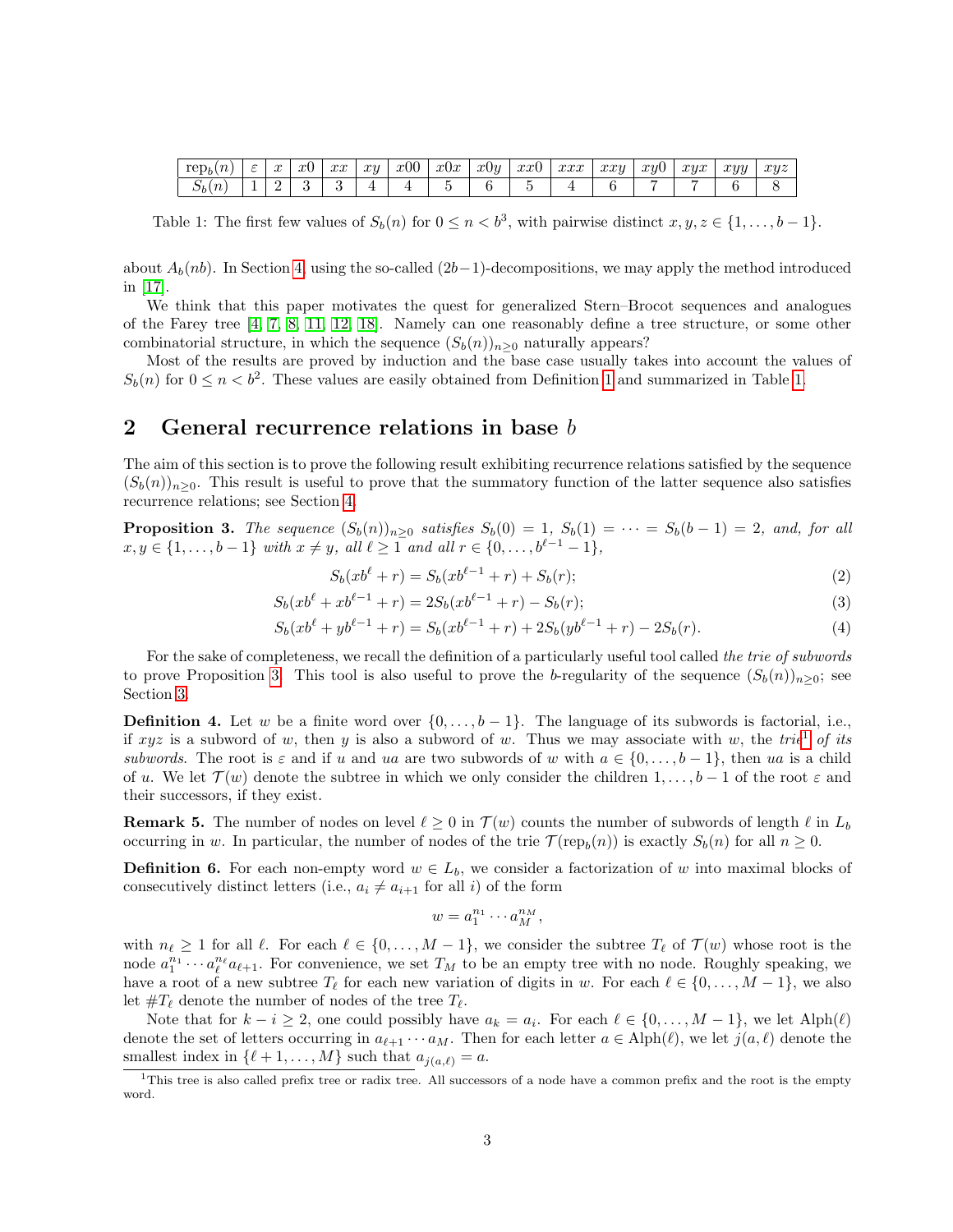<span id="page-3-0"></span>**Example 7.** In this example, we set  $b = 3$  and  $w = 22000112 \in L_3$ . Using the previous notation, we have  $M = 4$ ,  $a_1 = 2$ ,  $a_2 = 0$ ,  $a_3 = 1$  and  $a_4 = 2$ . For instance, Alph(0) = {0, 1, 2}, Alph(2) = {1, 2} and  $j(0, 0) = 2$ ,  $j(1, 0) = 3$ ,  $j(2, 0) = 1$  and  $j(2, 1) = 4$ .

The following result describes the structure of the tree  $\mathcal{T}(w)$ . It directly follows from the definition.

**Proposition 8** ([\[16,](#page-21-3) Proposition 27]). Let w be a finite word in  $L<sub>b</sub>$ . With the above notation about M and the subtrees  $T_{\ell}$ , the tree  $\mathcal{T}(w)$  has the following properties.

- 1. The node of label  $\varepsilon$  has  $\#(\text{Alph}(0) \setminus \{0\})$  children that are a for  $a \in \text{Alph}(0) \setminus \{0\}$ . Each child a is the root of a tree isomorphic  $T_{i(a,0)-1}$ .
- 2. For each  $\ell \in \{0, \ldots, M-1\}$  and each  $i \in \{0, \ldots, n_{\ell+1} 1\}$  with  $(\ell, i) \neq (0, 0)$ , the node of label  $x = a_1^{n_1} \cdots a_\ell^{n_\ell} a_{\ell+1}^i$  has  $\#(\text{Alph}(\ell))$  children that are xa for  $a \in \text{Alph}(\ell)$ . Each child xa with  $a \neq a_{\ell+1}$ is the root of a tree isomorphic to  $T_{j(a,\ell)-1}$ .

**Example 9.** Let us continue Example [7.](#page-3-0) The tree  $\mathcal{T}(22000112)$  is depicted in Figure [2.](#page-3-1) We use three different colors to represent the letters  $0, 1, 2$ . The tree  $T_0$  (resp.,  $T_1$ ; resp.,  $T_2$ ; resp.,  $T_3$ ) is the subtree of



<span id="page-3-1"></span>Figure 2: The trie  $\mathcal{T}(22000112)$ .

 $\mathcal{T}(w)$  with root [2](#page-3-1) (resp.,  $2^20$ ; resp.,  $2^20^31$ ; resp.,  $2^20^31^22$ ). These subtrees are represented in Figure 2 using dashed lines. The tree  $T_3$  is limited to a single node since the number of nodes of  $T_{M-1}$  is  $n_M$ , which is equal to 1 in this example.

Using tries of subwords, we prove the following five lemmas. Their proofs are essentially the same, so we only prove two of them.

<span id="page-3-2"></span>**Lemma 10.** For each letter  $x \in \{1, ..., b-1\}$  and each word  $u \in \{0, ..., b-1\}^*$ , we have

$$
\#\left\{v\in L_b\mid \binom{x00u}{v}>0\right\}=2\cdot\#\left\{v\in L_b\mid \binom{x0u}{v}>0\right\}-\#\left\{v\in L_b\mid \binom{xu}{v}>0\right\}.
$$

*Proof.* Recall that from Remark [5,](#page-2-4) we need to prove that  $\#\mathcal{T}(x00u) = 2\#\mathcal{T}(x0u) - \#\mathcal{T}(xu)$ .

Assume first that u is of the form  $u = 0^n$ ,  $n \ge 0$ . The tree  $\mathcal{T}(xu)$  is linear and has  $n + 2$  nodes,  $\mathcal{T}(x0u)$ has  $n + 3$  nodes and  $\mathcal{T}(x00u)$  has  $n + 4$  nodes. The formula holds.

Now suppose that u contains other letters than 0. We let  $a_1, \ldots, a_m$  denote all the pairwise distinct letters of u different from 0. They are implicitly ordered with respect to their first appearance in u. If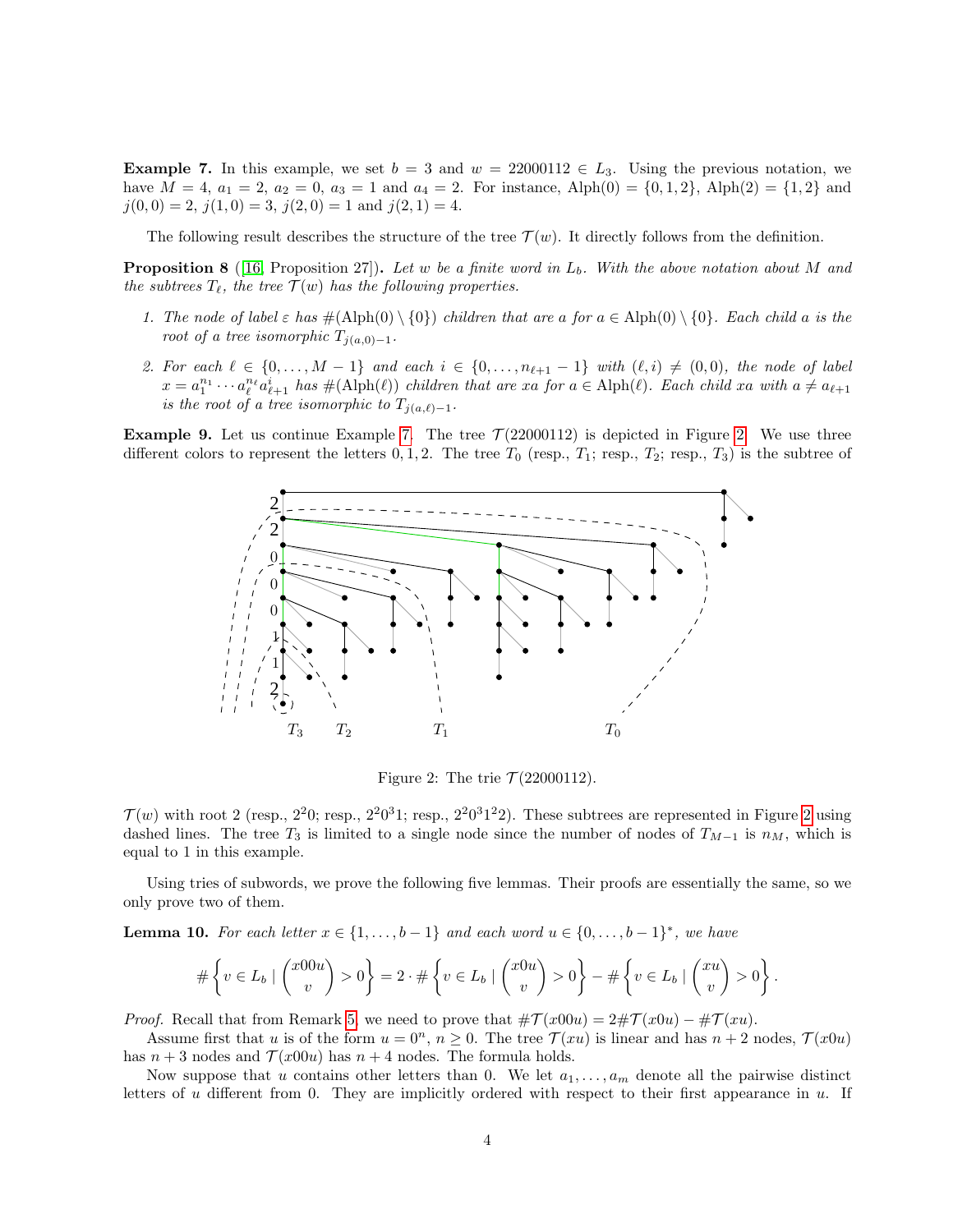

<span id="page-4-0"></span>Figure 3: Schematic structure of the trees  $\mathcal{T}(x0u)$ ,  $\mathcal{T}(xu)$  and  $\mathcal{T}(x00u)$ .

 $x \in \{a_1, \ldots, a_m\}$ , we let  $i_x \in \{1, \ldots, m\}$  denote the index such that  $a_{i_x} = x$ . For all  $i \in \{1, \ldots, m\}$ , we let  $u_i a_i$  denote the prefix of u that ends with the first occurrence of the letter  $a_i$  in u, and we let  $R_i$  denote the subtree of  $\mathcal{T}(xu)$  with root  $xu_i a_i$ .

First, observe that the subtree T of  $\mathcal{T}(xu)$  with root x is equal to the subtree of  $\mathcal{T}(x0u)$  with root x0 and also to the subtree of  $\mathcal{T}(x00u)$  with root  $x00$ .

Secondly, for all  $i \in \{1, \ldots, m\}$ , the subtree of  $\mathcal{T}(x0u)$  with root  $xa_i$  is  $R_i$ . Similarly,  $\mathcal{T}(x00u)$  contains two copies of  $R_i$ : the subtrees of root  $xa_i$  and  $x0a_i$ .

Finally, for all  $i \in \{1, \ldots, m\}$  with  $i \neq i_x$ , the subtree of  $\mathcal{T}(x0u)$  with root  $a_i$  is  $R_i$  and the subtree of  $\mathcal{T}(x00u)$  with root  $a_i$  is  $R_i$ .

The situation is depicted in Figure [3](#page-4-0) where we put a unique edge for several indices when necessary, e.g., the edge labeled by  $a_i$  stands for m edges labeled by  $a_1, \ldots, a_m$ . The claimed formula holds since

$$
2 \cdot (2 + \#T + 2 \sum_{\substack{1 \le i \le m \\ i \neq i_x}} \#R_i + \#R_{i_x}) - (1 + \#T + \sum_{\substack{1 \le i \le m \\ i \neq i_x}} \#R_i) = 3 + \#T + 3 \sum_{\substack{1 \le i \le m \\ i \neq i_x}} \#R_i + 2 \#R_{i_x}.
$$

<span id="page-4-2"></span>**Lemma 11.** For each letter  $x \in \{1, ..., b-1\}$  and each word  $u \in \{0, ..., b-1\}^*$ , we have

$$
\#\left\{v\in L_b\mid \binom{x x 0 u}{v} > 0\right\} = \#\left\{v\in L_b\mid \binom{x 0 u}{v} > 0\right\} + \#\left\{v\in L_b\mid \binom{x u}{v} > 0\right\}.
$$

Proof. The proof is similar to the proof of Lemma [10.](#page-3-2)

<span id="page-4-1"></span>**Lemma 12.** For all letters  $x, y \in \{1, ..., b-1\}$  and each word  $u \in \{0, ..., b-1\}^*$ , we have

$$
\#\left\{v\in L_b\mid \binom{x0yu}{v}>0\right\}=\#\left\{v\in L_b\mid \binom{xyu}{v}>0\right\}+\#\left\{v\in L_b\mid \binom{yu}{v}>0\right\}.
$$

 $\Box$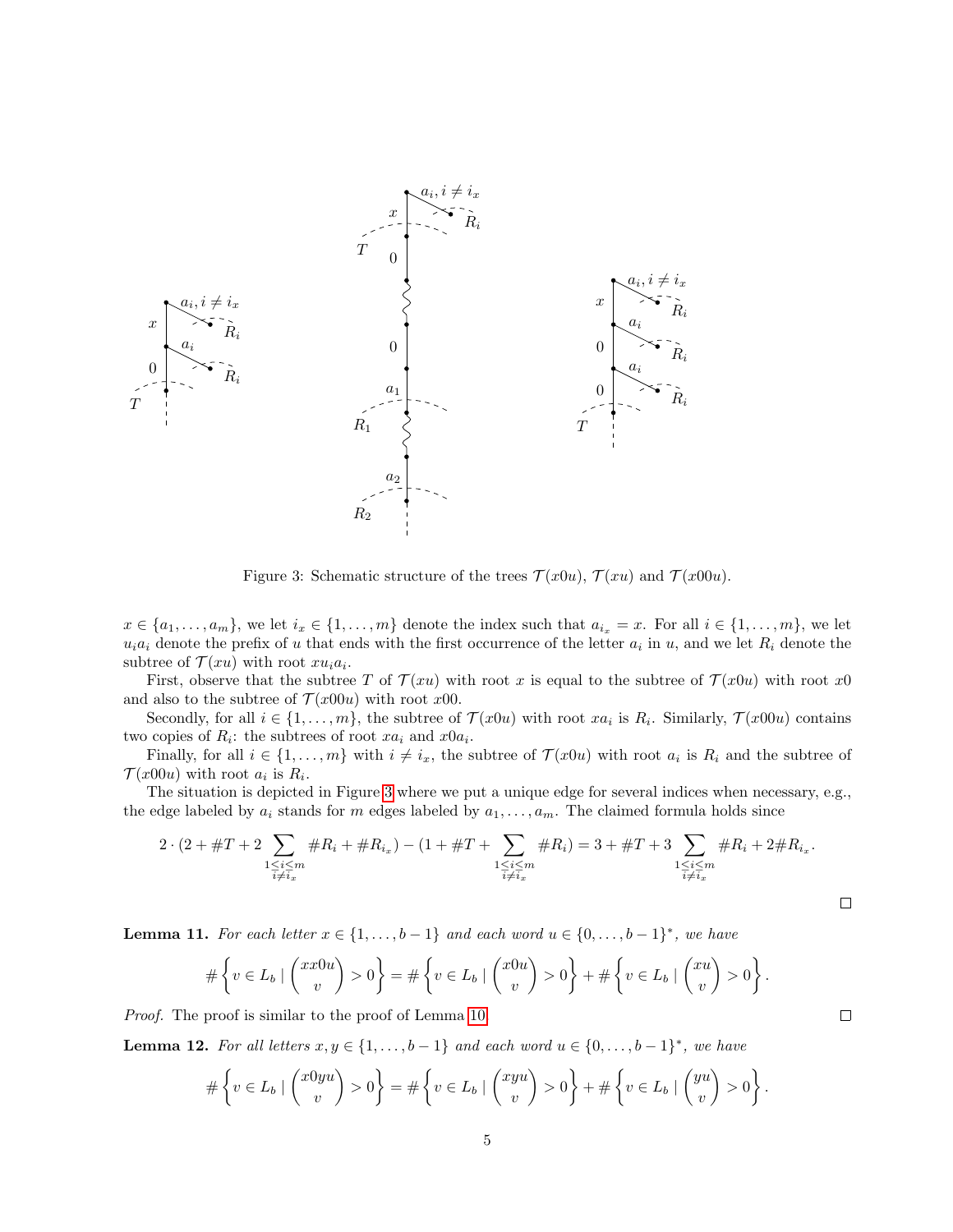Proof. The proof is similar to the proof of Lemma [10.](#page-3-2) Observe that one needs to divide the proof into two cases according to whether x is equal to y or not. As a first case, also consider  $u = y^n$  with  $n \geq 0$  instead of  $u = 0^n$  with  $n \geq 0$ .  $\Box$ 

<span id="page-5-0"></span>**Lemma 13.** For all letters  $x, y \in \{1, ..., b-1\}$  and each word  $u \in \{0, ..., b-1\}^*$ , we have

$$
\#\left\{v \in L_b \mid \binom{xxyu}{v} > 0\right\} = 2 \cdot \#\left\{v \in L_b \mid \binom{xyu}{v} > 0\right\} - \#\left\{v \in L_b \mid \binom{yu}{v} > 0\right\}.
$$

Proof. The proof is similar to the proof of Lemma [12.](#page-4-1)

The next lemma having a slightly more technical proof, we present it.

<span id="page-5-1"></span>**Lemma 14.** For all letters  $x, y \in \{1, \ldots, b-1\}$  with  $x \neq y$ ,  $z \in \{0, \ldots, b-1\}$  and each word  $u \in$  ${0, \ldots, b-1}^*$ , we have

$$
\#\left\{v \in L_b \mid \binom{xyzu}{v} > 0\right\} = \#\left\{v \in L_b \mid \binom{xzu}{v} > 0\right\} + 2 \cdot \#\left\{v \in L_b \mid \binom{yzu}{v} > 0\right\} - 2 \cdot \#\left\{v \in L_b \mid \binom{zu}{v} > 0\right\}.
$$

*Proof.* Let  $x, y \in \{1, ..., b-1\}$  with  $x \neq y, z \in \{0, ..., b-1\}$ , and let  $u \in \{0, ..., b-1\}^*$ . Our reasoning is again based on the structure of the associated trees. The proof is divided into two cases depending on the fact that  $z = 0$  or not.

• As a first case, suppose that  $z \neq 0$ . Now assume that u is of the form  $u = z^n$ ,  $n \geq 0$ . If  $x \neq z$  and  $y \neq z$ , the tree  $\mathcal{T}(zu)$  is linear and has  $n + 2$  nodes,  $\mathcal{T}(xzu)$  and  $\mathcal{T}(yzu)$  have  $2(n + 2)$  nodes and  $\mathcal{T}(xyzu)$ has  $4(n+2)$  nodes and the claimed formula holds. If  $x \neq z$  and  $y = z$ , the tree  $\mathcal{T}(zu)$  is linear and has  $n+2$ nodes,  $\mathcal{T}(xzu)$  has  $2(n+2)$  nodes,  $\mathcal{T}(yzu)$  has  $n+3$  nodes and  $\mathcal{T}(xyzu)$  has  $2(n+3)$  nodes and the claimed formula holds. If  $x = z$  and  $y \neq z$ , the tree  $\mathcal{T}(zu)$  is linear and has  $n + 2$  nodes,  $\mathcal{T}(xzu)$  has  $n + 3$  nodes,  $\mathcal{T}(yzu)$  has  $2(n+2)$  nodes and  $\mathcal{T}(xyzu)$  has  $3(n+2)+1$  nodes and the claimed formula holds.

Now suppose that u contains other letters than z. We let  $a_1, \ldots, a_m$  denote all the pairwise distinct letters of u different from z. They are implicitly ordered with respect to their first appearance in u. If  $x, y, 0 \in \{a_1, \ldots, a_m\}$ , we let  $i_x, i_y, i_0 \in \{1, \ldots, m\}$  respectively denote the indices such that  $a_{i_x} = x, a_{i_y} = y$ and  $a_{i_0} = 0$ . For all  $i \in \{1, \ldots, m\}$ , we let  $u_i a_i$  denote the prefix of u that ends with the first occurrence of the letter  $a_i$  in u, and we let  $R_i$  denote the subtree of  $\mathcal{T}(zu)$  with root  $zu_ia_i$ .

First, observe that the subtree T of  $\mathcal{T}(zu)$  with root z is equal to the subtree of  $\mathcal{T}(xzu)$  with root xz, to the subtree of  $\mathcal{T}(yzu)$  with root yz and also to the subtree of  $\mathcal{T}(xyzu)$  with root xyz.

Suppose that  $x \neq z$  and  $y \neq z$ . Using the same reasoning as in the proof of Lemma [10,](#page-3-2) the situation is depicted in Figure [4.](#page-6-0) The claimed formula holds since

$$
(2+2\#T+2\sum_{\substack{1\leq i\leq m\\i\neq i_x, i_y, i_0}}\#R_i + \#R_{i_x} + 2\#R_{i_y} + \#R_{i_0})
$$
  
+2\cdot(2+2\#T+2\sum\_{\substack{1\leq i\leq m\\i\neq i\_x, i\_y, i\_0}}\#R\_i + 2\#R\_{i\_x} + \#R\_{i\_y} + \#R\_{i\_0})  
-2\cdot(1+\#T+\sum\_{\substack{1\leq i\leq m\\i\neq i\_x, i\_y, i\_0}}\#R\_i + \#R\_{i\_x} + \#R\_{i\_y})  
= 4+4\#T+4\sum\_{\substack{1\leq i\leq m\\i\neq i\_x, i\_y, i\_0}}\#R\_i + 3\#R\_{i\_x} + 2\#R\_{i\_y} + 3\#R\_{i\_0}.

 $\Box$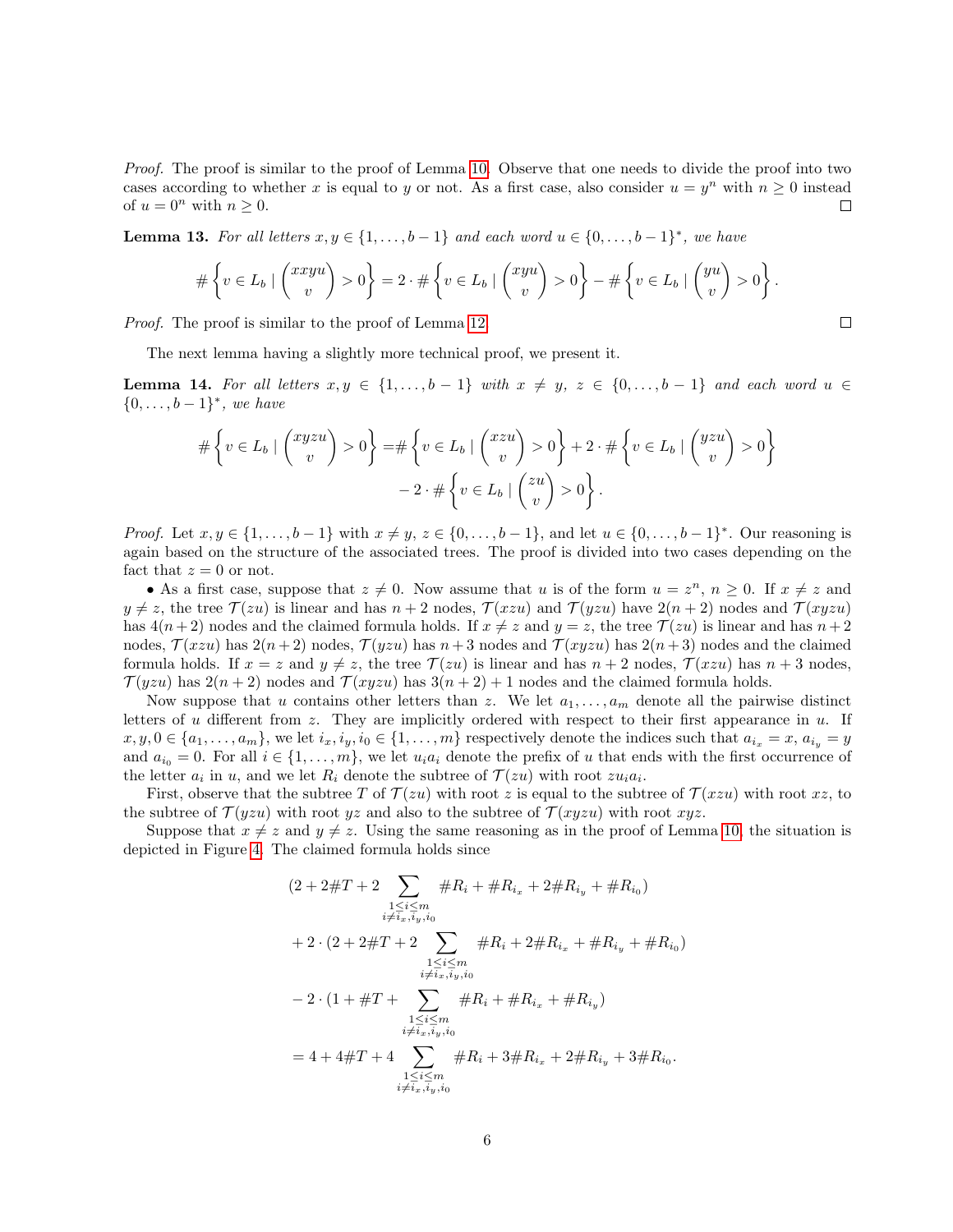

<span id="page-6-0"></span>Figure 4: Schematic structure of the trees  $\mathcal{T}(xzu)$ ,  $\mathcal{T}(yzu)$ ,  $\mathcal{T}(zu)$  and  $\mathcal{T}(xyzu)$  when  $x \neq z$ ,  $y \neq z$  and  $z \neq 0.$ 



<span id="page-6-1"></span>Figure 5: Schematic structure of the trees  $\mathcal{T}(xzu)$ ,  $\mathcal{T}(yzu)$ ,  $\mathcal{T}(zu)$  and  $\mathcal{T}(xyzu)$  when  $x \neq z$ ,  $y = z$  and  $z \neq 0.$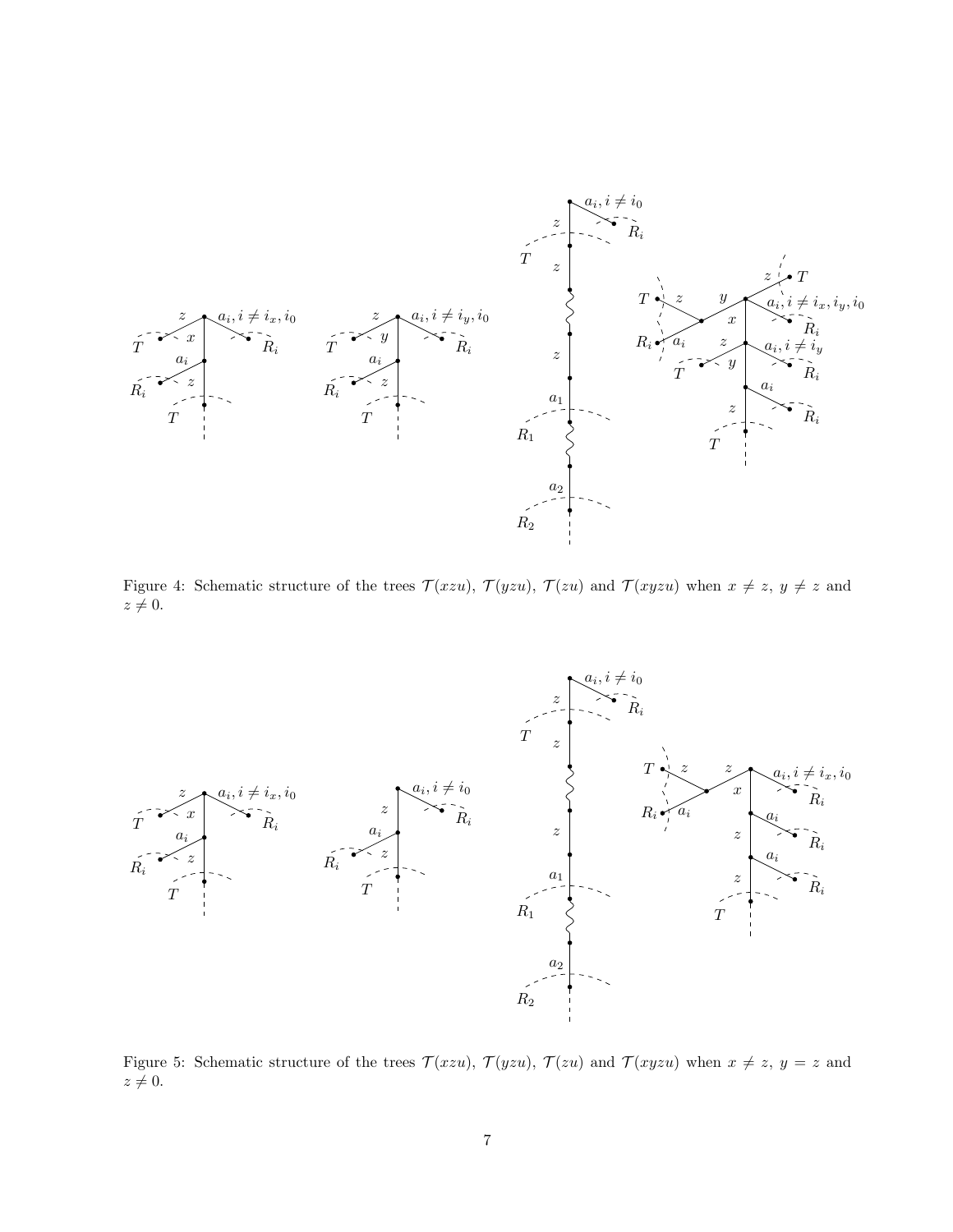

<span id="page-7-0"></span>Figure 6: Schematic structure of the trees  $\mathcal{T}(xzu)$ ,  $\mathcal{T}(yzu)$ ,  $\mathcal{T}(zu)$  and  $\mathcal{T}(xyzu)$  when  $x=z$ ,  $y \neq z$  and  $z \neq 0.$ 

Suppose that  $x \neq z$  and  $y = z$ . The situation is depicted in Figure [5.](#page-6-1) The claimed formula holds since

$$
(2 + 2\#T + 2 \sum_{\substack{1 \le i \le m \\ i \neq i_x, i_0}} \#R_i + \#R_{i_x} + \#R_{i_0})
$$
  
+ 2 \cdot (2 + \#T + 2 \sum\_{\substack{1 \le i \le m \\ i \neq i\_x, i\_0}} \#R\_i + 2\#R\_{i\_x} + \#R\_{i\_0})  
- 2 \cdot (1 + \#T + \sum\_{\substack{1 \le i \le m \\ i \neq i\_x, i\_0}} \#R\_i + \#R\_{i\_x})  
= 4 + 2\#T + 4 \sum\_{\substack{1 \le i \le m \\ i \neq i\_x, i\_0}} \#R\_i + 3\#R\_{i\_x} + 3\#R\_{i\_0}.

Suppose that  $x = z$  and  $y \neq z$ . The situation is depicted in Figure [6.](#page-7-0) The claimed formula holds since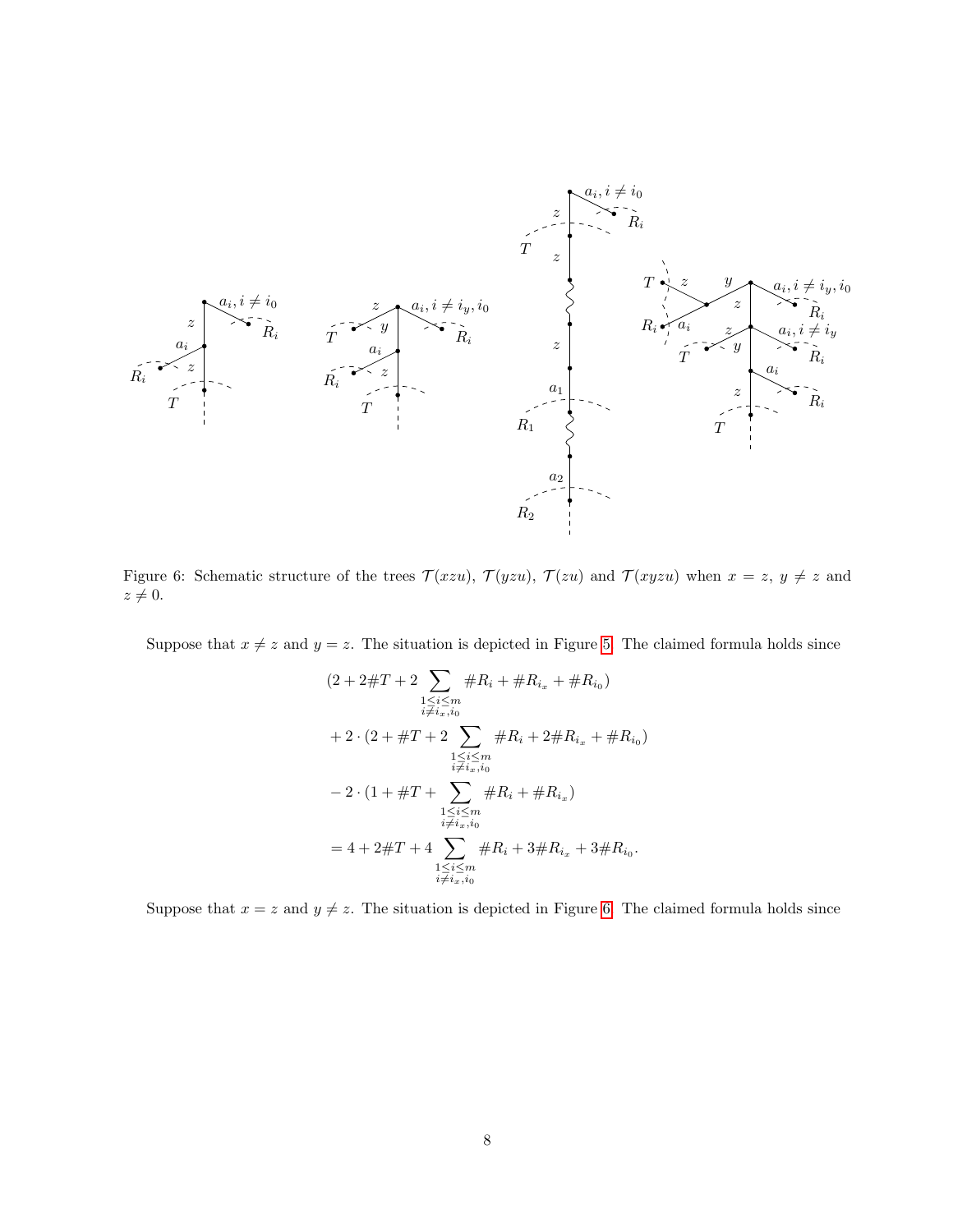

<span id="page-8-0"></span>Figure 7: Schematic structure of the trees  $\mathcal{T}(x0u)$ ,  $\mathcal{T}(y0u)$ ,  $\mathcal{T}(\text{rep}_b(\text{val}_b(u)))$  and  $\mathcal{T}(xy0u)$ .

$$
(2 + \#T + 2 \sum_{\substack{1 \le i \le m \\ i \ne i_y, i_0}} \#R_i + 2 \#R_{i_y} + \#R_{i_0})
$$
  
+ 2 \cdot (2 + 2 \#T + 2 \sum\_{\substack{1 \le i \le m \\ i \ne i\_y, i\_0}} \#R\_i + \#R\_{i\_y} + \#R\_{i\_0})  
- 2 \cdot (1 + \#T + \sum\_{\substack{1 \le i \le m \\ i \ne i\_y, i\_0}} \#R\_i + \#R\_{i\_y})  
= 4 + 3 \#T + 4 \sum\_{\substack{1 \le i \le m \\ i \ne i\_y, i\_0}} \#R\_i + 2 \#R\_{i\_y} + 3 \#R\_{i\_0}.

• As a second case, suppose that  $z = 0$ . Then, by convention, leading zeroes are not allowed in base-b expansions and we must prove that the following formula holds

$$
\#\left\{v \in L_b \mid \binom{xy0u}{v} > 0\right\} = \#\left\{v \in L_b \mid \binom{x0u}{v} > 0\right\} + 2 \cdot \#\left\{v \in L_b \mid \binom{y0u}{v} > 0\right\} - 2 \cdot \#\left\{v \in L_b \mid \binom{\text{rep}_b(\text{val}_b(u))}{v} > 0\right\}.
$$

It is useful to note that  $\text{rep}_b(\text{val}_b(\cdot)) : \{0, \ldots, b-1\}^* \mapsto L_b$  plays a normalization role. It removes leading zeroes.

If  $u = 0^n$ , with  $n \ge 0$ , then  $\text{rep}_b(\text{val}_b(u)) = \varepsilon$  and the tree  $\mathcal{T}(\text{rep}_b(\text{val}_b(u)))$  has only one node. The trees  $\mathcal{T}(x0u)$  and  $\mathcal{T}(y0u)$  both have  $n+3$  nodes and the tree  $\mathcal{T}(xy0u)$  has  $3(n+2)+1$  nodes and the claimed formula holds.

Now suppose that u contains other letters than 0. We let  $a_1, \ldots, a_m$  denote all the pairwise distinct letters of u different from 0. They are implicitly ordered with respect to their first appearance in u. If  $x, y \in \{a_1, \ldots, a_m\}$ , we let  $i_x, i_y \in \{1, \ldots, m\}$  respectively denote the indices such that  $a_{i_x} = x$  and  $a_{i_y} = y$ . For all  $i \in \{1, \ldots, m\}$ , we let  $u_i' a_i$  denote the prefix of rep<sub>b</sub>(val<sub>b</sub>(u)) that ends with the first occurrence of the letter  $a_i$  in rep<sub>b</sub>(val<sub>b</sub>(u)), and we let  $R_i$  denote the subtree of  $\mathcal{T}(\text{rep}_b(\text{val}_b(u)))$  with root  $u_i'a_i$ .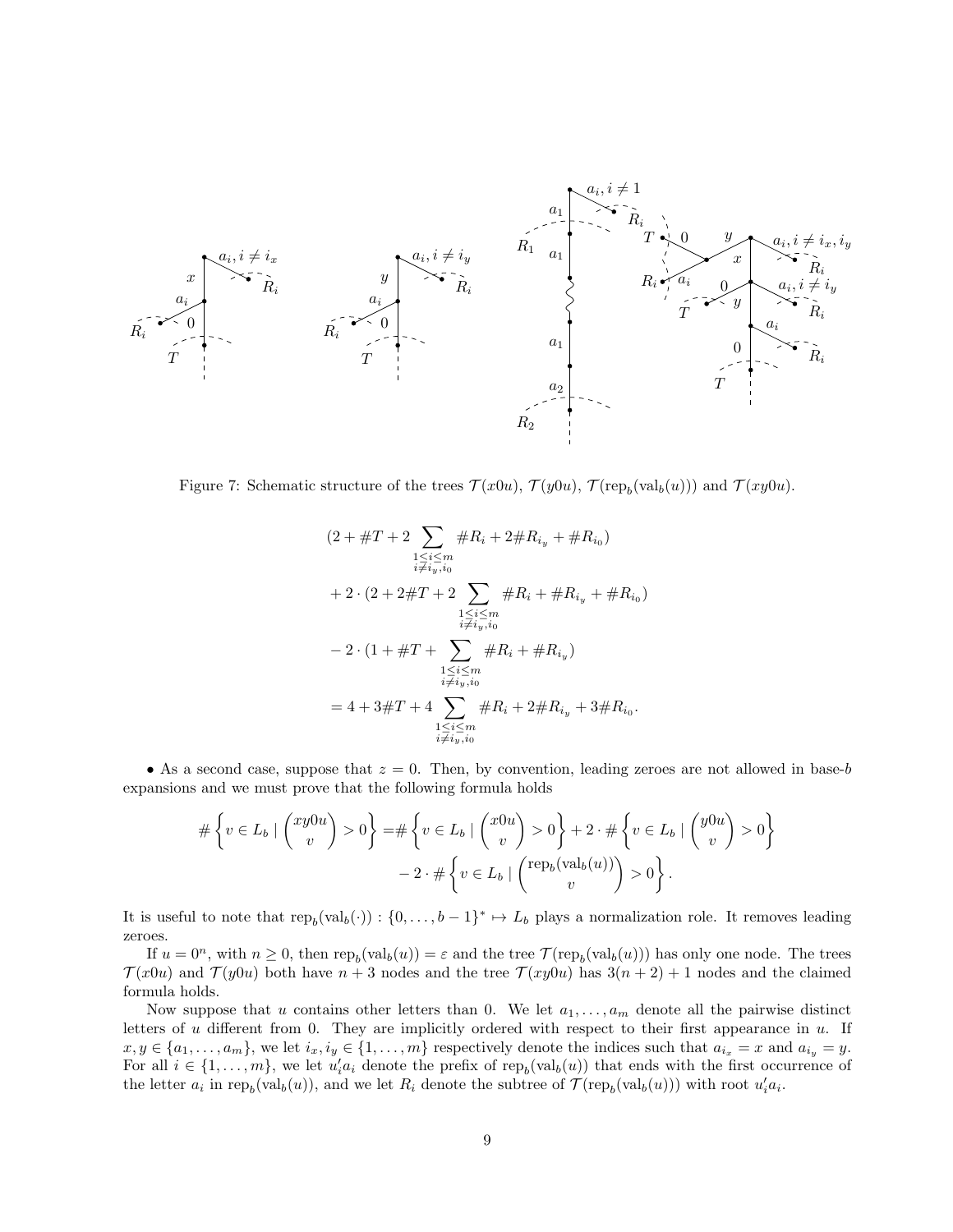The situation is depicted in Figure [7.](#page-8-0) Observe that the subtree T of  $\mathcal{T}(y0u)$  with root y0 is equal to the subtree of  $\mathcal{T}(x0u)$  with root x0 and to the subtree of  $\mathcal{T}(xy0u)$  with root xy0. The claimed formula holds since

$$
(2 + \#T + 2 \sum_{\substack{1 \le i \le m \\ i \neq i_x, i_y}} \#R_i + \#R_{i_x} + 2\#R_{i_y})
$$
  
+ 2 \cdot (2 + \#T + 2 \sum\_{\substack{1 \le i \le m \\ i \neq i\_x, i\_y}} \#R\_i + 2\#R\_{i\_x} + \#R\_{i\_y})  
- 2 \cdot (1 + \sum\_{\substack{1 \le i \le m \\ i \neq i\_x, i\_y}} \#R\_i + \#R\_{i\_x} + \#R\_{i\_y})  
= 4 + 3\#T + 4 \sum\_{\substack{1 \le i \le m \\ i \neq i\_x, i\_y}} \#R\_i + 3\#R\_{i\_x} + 2\#R\_{i\_y}.

 $\Box$ 

Those five lemmas can be translated into recurrence relations satisfied by the sequence  $(S_b(n))_{n>0}$  using Definition [1.](#page-0-0)

Proof of Proposition [3.](#page-2-1) The first part is clear using Table [1.](#page-2-2) Let  $x, y \in \{1, \ldots, b-1\}$  with  $x \neq y$ . Proceed by induction on  $\ell \geq 1$ .

Let us first prove [\(2\)](#page-2-5). If  $\ell = 1$ , then  $r = 0$  and (2) follows from Table [1.](#page-2-2) Now suppose that  $\ell \geq 2$  and assume that [\(2\)](#page-2-5) holds for all  $\ell' < \ell$ . Let  $r \in \{0, \ldots, b^{\ell-1} - 1\}$ , and let u be a word in  $\{0, \ldots, b-1\}^*$  such that  $|u| \geq 1$  and  $\text{rep}_b(xb^{\ell} + r) = x0u$ . The proof is divided into two parts according to the first letter of u. If  $u = 0u'$  with  $u' \in \{0, ..., b-1\}^*$ , then

$$
S_b(xb^{\ell} + r) = 2S_b(xb^{\ell-1} + r) - S_b(xb^{\ell-2} + r)
$$
 (by Lemma 10)  
\n
$$
= 2(S_b(xb^{\ell-2} + r) + S_b(r)) - S_b(xb^{\ell-2} + r)
$$
 (by induction hypothesis)  
\n
$$
= S_b(xb^{\ell-2} + r) + S_b(r) + S_b(r)
$$
  
\n
$$
= S_b(xb^{\ell-1} + r) + S_b(r),
$$
 (by induction hypothesis)

which proves [\(2\)](#page-2-5). Now if  $u = zu'$  with  $z \in \{1, ..., b-1\}$  and  $u' \in \{0, ..., b-1\}^*$ , then (2) directly follows from Definition [1](#page-0-0) and Lemma [12.](#page-4-1)

Let us prove [\(3\)](#page-2-6). If  $\ell = 1$ , then  $r = 0$  and [\(2\)](#page-2-5) follows from Table [1.](#page-2-2) Now suppose that  $\ell \geq 2$  and assume that [\(3\)](#page-2-6) holds for all  $\ell' < \ell$ . Let  $r \in \{0, \ldots, b^{\ell-1}-1\}$ , and let u be a word in  $\{0, \ldots, b-1\}^*$  such that  $|u| \geq 1$ and  $\text{rep}_b(xb^{\ell} + xb^{\ell-1} + r) = xxu$ . The proof is divided into two parts according to the first letter of u. If  $u = 0u'$  with  $u' \in \{0, ..., b-1\}^*$ , then

$$
S_b(xb^{\ell} + xb^{\ell-1} + r) = S_b(xb^{\ell-1} + r) + S_b(xb^{\ell-2} + r)
$$
 (by Lemma 11)  
\n
$$
= S_b(xb^{\ell-2} + r) + S_b(r)) + S_b(xb^{\ell-2} + r)
$$
 (using (2))  
\n
$$
= 2(S_b(xb^{\ell-2} + r) + S_b(r)) - S_b(r)
$$
  
\n
$$
= 2S_b(xb^{\ell-1} + r) - S_b(r),
$$
 (using (2))

which proves [\(3\)](#page-2-6). Now if  $u = zu'$  with  $z \in \{1, ..., b-1\}$  and  $u' \in \{0, ..., b-1\}^*$ , then (3) directly follows from Definition [1](#page-0-0) and Lemma [13.](#page-5-0)

Let us finally prove [\(4\)](#page-2-7). If  $\ell = 1$ , then  $r = 0$  and [\(2\)](#page-2-5) follows from Table [1.](#page-2-2) Now suppose that  $\ell \geq 2$  and assume that [\(4\)](#page-2-7) holds for all  $\ell' < \ell$ . Let  $r \in \{0, \ldots, b^{\ell-1}-1\}$ , let z be a letter of  $\{1, \ldots, b-1\}$  and let u be a word in  $\{0,\ldots,b-1\}^*$  such that  $\text{rep}_b(xb^{\ell}+yb^{\ell-1}+r)=xyzu$ . Using Definition [1](#page-0-0) and Lemma [14,](#page-5-1) we directly have that

$$
S_b(xb^{\ell} + yb^{\ell-1} + r) = S_b(xb^{\ell-1} + r) + S_b(yb^{\ell-1} + r) - 2S_b(r),
$$

which proves [\(4\)](#page-2-7).

 $\Box$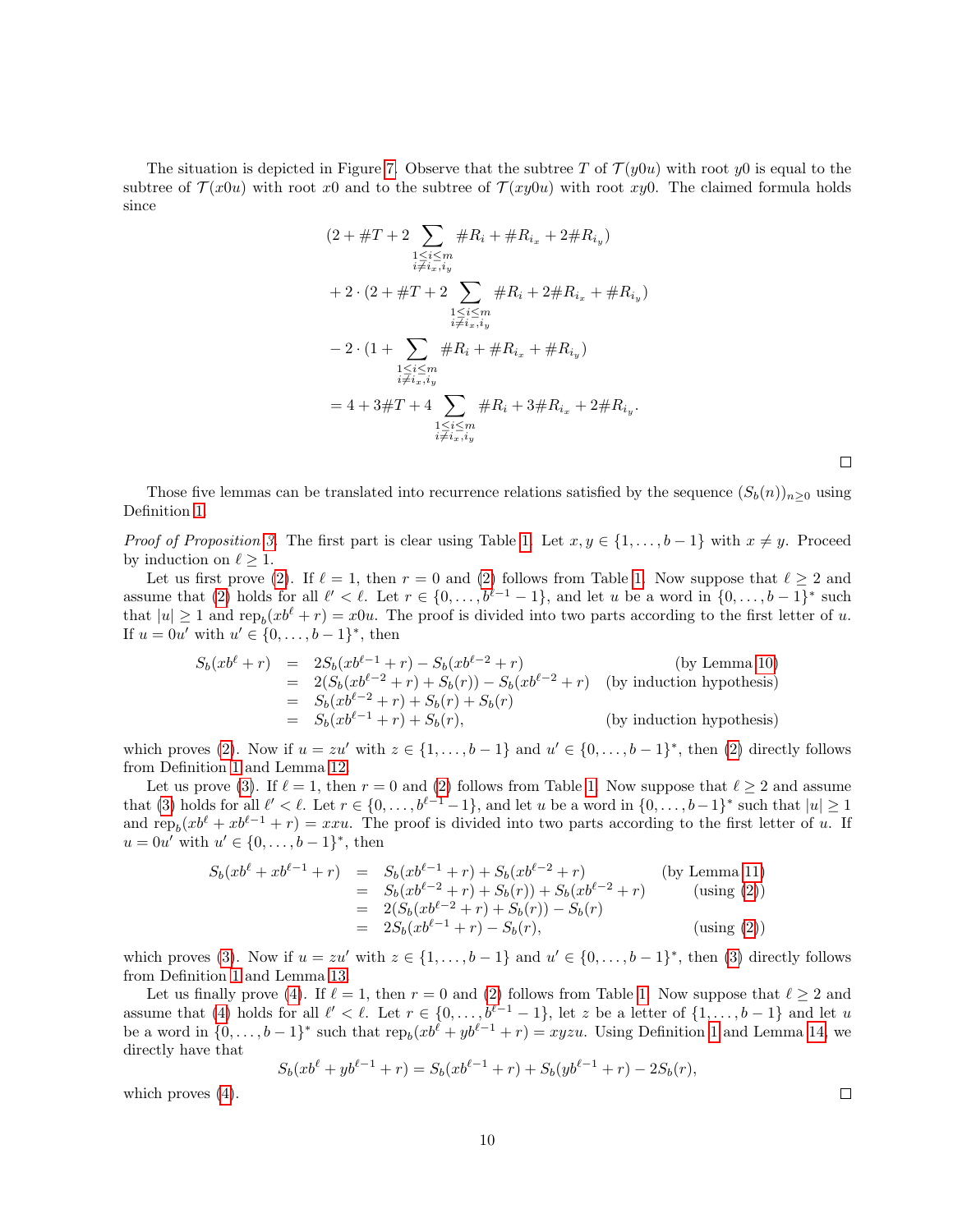## <span id="page-10-0"></span>3 Regularity of the sequence  $(S_b(n))_{n\geq 0}$

The sequence  $(S_2(n))_{n\geq 0}$  is shown to be 2-regular; see [\[16\]](#page-21-3). We recall that the *b-kernel* of a sequence  $s = (s(n))_{n\geq 0}$  is the set

$$
\mathcal{K}_b(s) = \{ (s(b^i n + j))_{n \ge 0} | i \ge 0 \text{ and } 0 \le j < b^i \}.
$$

A sequence  $s = (s(n))_{n \geq 0} \in \mathbb{Z}^{\mathbb{N}}$  is *b-regular* if there exists a finite number of sequences  $(t_1(n))_{n \geq 0}, \ldots$  $(t_{\ell}(n))_{n\geq 0}$  such that every sequence in the Z-module  $\langle K_b(s)\rangle$  generated by the b-kernel  $\mathcal{K}_b(s)$  is a Z-linear combination of the  $t_r$ 's. In this section, we prove that the sequence  $(S_b(n))_{n>0}$  is b-regular. As a consequence, one can get matrices to compute  $S_b(n)$  in a number of matrix multiplications proportional to  $\log_b(n)$ . To prove the b-regularity of the sequence  $(S_b(n))_{n>0}$  for any base b, we first need a lemma involving some matrix manipulations.

<span id="page-10-3"></span>**Lemma 15.** Let I and 0 respectively be the identity matrix of size  $b^2 \times b^2$  and the zero matrix of size  $b^2 \times b^2$ . Let  $M_b$  be the block-matrix of size  $b^3 \times b^3$ 

|          | $2\mathcal{I}$ |               |               |               | $\begin{array}{ccccccccc} I & 2I & \cdots & \cdots \\ 3I & 3I & 4I & \cdots \end{array}$ | $\ldots$ |    |  |
|----------|----------------|---------------|---------------|---------------|------------------------------------------------------------------------------------------|----------|----|--|
|          |                | $\frac{1}{2}$ | 4I            |               | $\mathcal{D}_{\mathcal{A}}$                                                              |          |    |  |
| $M_b :=$ | (主)主义 医内侧      |               |               |               |                                                                                          |          |    |  |
|          |                |               | $\frac{1}{2}$ |               |                                                                                          |          |    |  |
|          |                |               |               |               |                                                                                          |          | 3I |  |
|          | 2I             | 3I            | 4I            | $\frac{1}{2}$ |                                                                                          |          |    |  |

This matrix is invertible and its inverse is given by

$$
M_b^{-1} := \left(\begin{array}{ccccc} 3I & 2I & \cdots & \cdots & 2I & -(2b-3)I \\ -2I & 0 & \cdots & \cdots & 0 & I \\ 0 & -I & \ddots & & \vdots & \vdots \\ \vdots & \ddots & \ddots & \ddots & \vdots & \vdots \\ \vdots & & \ddots & \ddots & 0 & \vdots \\ 0 & \cdots & \cdots & 0 & -I & I \end{array}\right).
$$

For the proof of the previous lemma, simply proceed to the multiplication of the two matrices. Using this lemma, we prove that the sequence  $(S_b(n))_{n\geq 0}$  is b-regular.

<span id="page-10-1"></span>**Theorem 16.** For all  $r \in \{0, \ldots, b^2 - 1\}$ , we have

<span id="page-10-2"></span>
$$
S_b(nb^2 + r) = a_r S_b(n) + \sum_{s=0}^{b-2} c_{r,s} S_b(nb + s) \quad \forall n \ge 0,
$$
\n(5)

.

where the coefficients  $a_r$  and  $c_{r,s}$  are unambiguously determined by the first few values  $S_b(0), S_b(1), \ldots$  $S_b(b^3-1)$  and given in Table [2,](#page-11-0) Table [3](#page-11-1) and Table [4.](#page-11-2) In particular, the sequence  $(S_b(n))_{n\geq 0}$  is b-regular. Moreover, a choice of generators for  $\langle K_b(s)\rangle$  is given by the b sequences  $(S_b(n))_{n\geq 0}$ ,  $(S_b(bn))_{n\geq 0}$ ,  $(S_b(bn))_{n\geq 0}$  $1)$ <sub>n≥0</sub>, ...,  $(S_b(bn + b - 2))_{n \geq 0}$ .

*Proof.* We proceed by induction on  $n \geq 0$ . For the base case  $n \in \{0, 1, \ldots, b^2 - 1\}$ , we first compute the coefficients  $a_r$  and  $c_{r,s}$  using the values of  $S_b(nb^2 + r)$  for  $n \in \{0, \ldots, b-1\}$  and  $r \in \{0, \ldots, b^2-1\}$ . Then we show that [\(5\)](#page-10-2) also holds with these coefficients for  $n \in \{b, \ldots, b^2 - 1\}$ .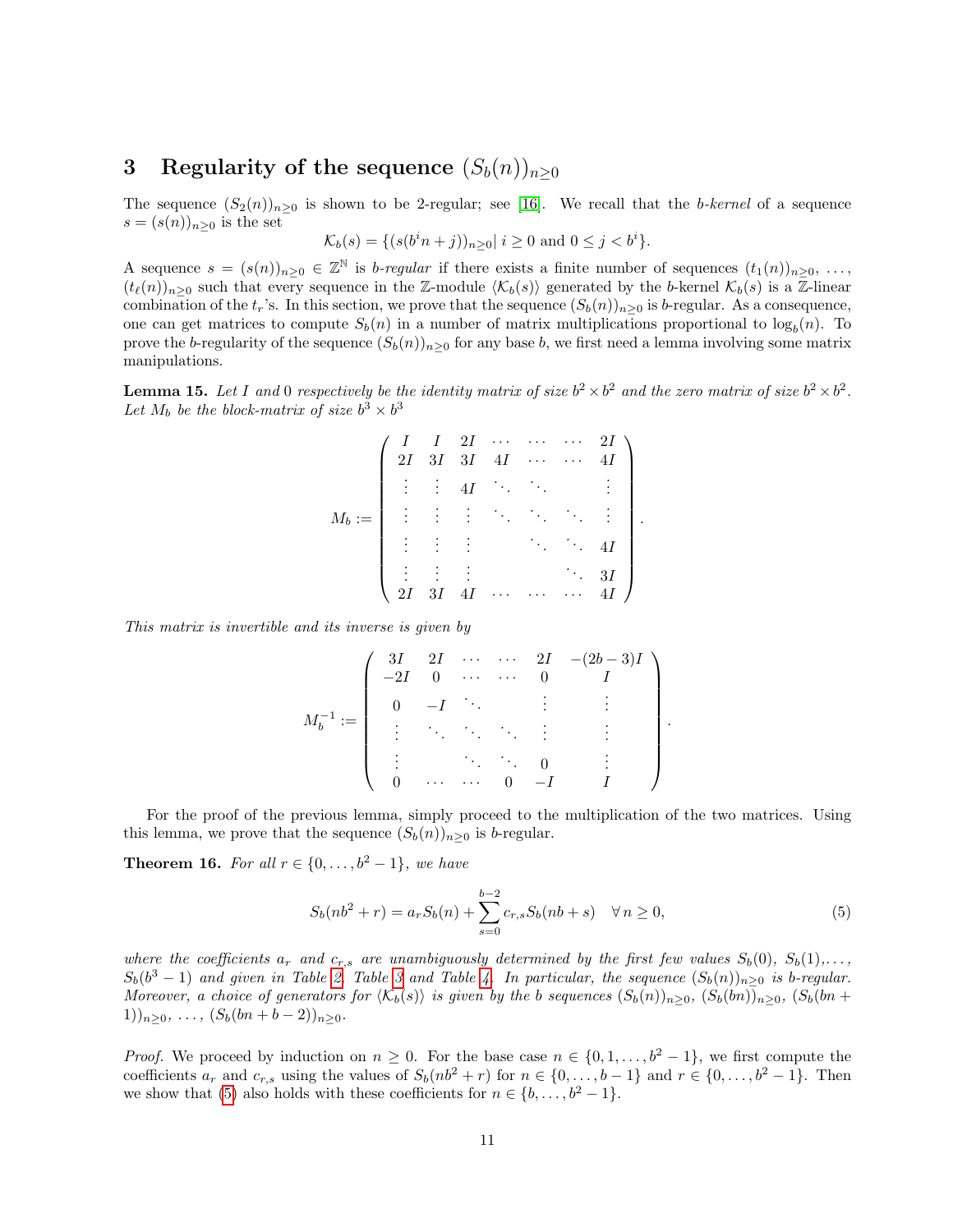|  |  |  | $\boxed{-1}$ $\boxed{-2}$ $\boxed{2b-3}$ $\boxed{-2}$ $\boxed{4b-4}$ $\boxed{-1}$ $\boxed{4b-3}$ | $-2$ $4b-4$ $4c$ | $2b-3$ |
|--|--|--|--------------------------------------------------------------------------------------------------|------------------|--------|

<span id="page-11-0"></span>Table 2: Values of  $a_r$  for  $0 \le r < b^2$  with  $x, y \in \{1, \ldots, b-2\}$  and  $x \ne y$ .

| $\sim$<br>. . | $\overline{\phantom{a}}$<br>◡ | $\sim$<br>u | <b>.</b> | $\sim$<br>w | $\checkmark$<br><b>.</b> | xx | -<br>$\sim$ | 221<br>wy<br>$\cdot$ | $\sim$<br>w<br><b>.</b> | $\sim$<br>w |
|---------------|-------------------------------|-------------|----------|-------------|--------------------------|----|-------------|----------------------|-------------------------|-------------|
| $-200$        |                               | -           |          |             |                          |    |             |                      |                         |             |

<span id="page-11-1"></span>Table 3: Values of  $c_{r,0}$  for  $0 \le r < b^2$  with  $x, y \in \{1, \ldots, b-2\}$  and  $x \ne y$ .

**Base case.** Let I denote the identity matrix of size  $b^2 \times b^2$ . The system of  $b^3$  equations [\(5\)](#page-10-2) when  $n \in \{0, \ldots, b-1\}$  and  $r \in \{0, \ldots, b^2-1\}$  can be written as  $MX = V$  where the matrix  $M \in \mathbb{Z}_{b^3}^{b^3}$  $_{b^3}^{b^{\circ}}$  is equal to

$$
\begin{pmatrix}\nS_b(0)I & S_b(0)I & S_b(1)I & S_b(2)I & \cdots & S_b(b-2)I \\
S_b(1)I & S_b(b)I & S_b(b+1)I & S_b(b+2)I & \cdots & S_b(2b-2)I \\
\vdots & \vdots & \vdots & \vdots & \vdots \\
S_b(b-1)I & S_b(b(b-1))I & S_b(b(b-1)+1)I & S_b(b(b-1)+2)I & \cdots & S_b(b(b-1)+b-2)I\n\end{pmatrix}
$$

and the vectors  $X, V \in \mathbb{Z}^{b^3}$  are respectively given by

$$
X^{\mathsf{T}} = \begin{pmatrix} a_0 & \cdots & a_{b^2-1} & c_{0,0} & c_{1,0} & \cdots & c_{b^2-1,0} & \cdots & c_{0,b-2} & c_{1,b-2} & \cdots & c_{b^2-1,b-2} \end{pmatrix},
$$
  
\n
$$
V^{\mathsf{T}} = \begin{pmatrix} S_b(0) & S_b(1) & \cdots & S_b(b^3-1) \end{pmatrix}.
$$

Observe that in the vector X, the coefficients  $c_{r,s}$  are first sorted by s then by r. Using Table [1,](#page-2-2) the matrix M is equal to the matrix  $M_b$  of Lemma [15.](#page-10-3) By this lemma, the previous system has a unique solution given by  $X = M_b^{-1}V$ . Consequently, using Lemma [15,](#page-10-3) we have, for all  $r \in \{0, \ldots, b^2 - 1\}$  and all  $s \in \{1, \ldots, b - 2\}$ ,

$$
a_r = 3S_b(r) + 2\sum_{j=1}^{b-2} S_b(jb^2 + r) - (2b-3) S_b((b-1)b^2 + r),
$$
  
\n
$$
c_{r,0} = -2S_b(r) + S_b((b-1)b^2 + r),
$$
  
\n
$$
c_{r,s} = -S_b(sb^2 + r) + S_b((b-1)b^2 + r).
$$

The values of the coefficients can then be computed using Table [1](#page-2-2) and are stored in Table [2,](#page-11-0) Table [3](#page-11-1) and Table [4.](#page-11-2)

For  $n \in \{b, \ldots, b^2 - 1\}$ , the values of  $S_b(nb^2 + r)$  are given in Table [5,](#page-12-0) Table [6](#page-12-1) and Table [7](#page-12-2) according to whether rep<sub>b</sub> $(n)$  is of the form x0, xx or xy with  $x \neq y$ . The proof that [\(5\)](#page-10-2) holds for each  $n \in \{b, \ldots, b^2 - 1\}$ only requires easy computations that are left to the reader.

| rep <sub>b</sub><br>$\boldsymbol{r}$ | ε           | $\boldsymbol{x}$ |                  |             |                  | x0               |                  | xx               |                  |
|--------------------------------------|-------------|------------------|------------------|-------------|------------------|------------------|------------------|------------------|------------------|
| S                                    | $\tilde{z}$ | $\boldsymbol{x}$ | $\boldsymbol{z}$ | $\tilde{z}$ | $\boldsymbol{x}$ | $\boldsymbol{z}$ | $\boldsymbol{z}$ | $\boldsymbol{x}$ | $\boldsymbol{z}$ |
| $c_{r,s}$                            |             |                  | 0                |             | $\overline{2}$   |                  |                  | റ                | 0                |
|                                      |             |                  |                  |             |                  |                  |                  |                  |                  |
| rep <sub>h</sub><br>$\boldsymbol{r}$ |             |                  | xy               |             | $\boldsymbol{x}$ |                  |                  | $\mathfrak{c}$   |                  |
| S                                    | $\tilde{z}$ | $\boldsymbol{x}$ | $\boldsymbol{y}$ | $\tilde{z}$ | $\boldsymbol{x}$ | $\tilde{z}$      | $\boldsymbol{x}$ | $\boldsymbol{z}$ |                  |
| $c_{r,s}$                            |             | $\Omega$<br>∠    |                  |             |                  |                  |                  |                  |                  |

<span id="page-11-2"></span>Table 4: Values of  $c_{r,s}$  for  $0 \le r < b^2$  and  $1 \le s \le b-2$  with  $x, y, z \in \{1, \ldots, b-2\}$  pairwise distinct.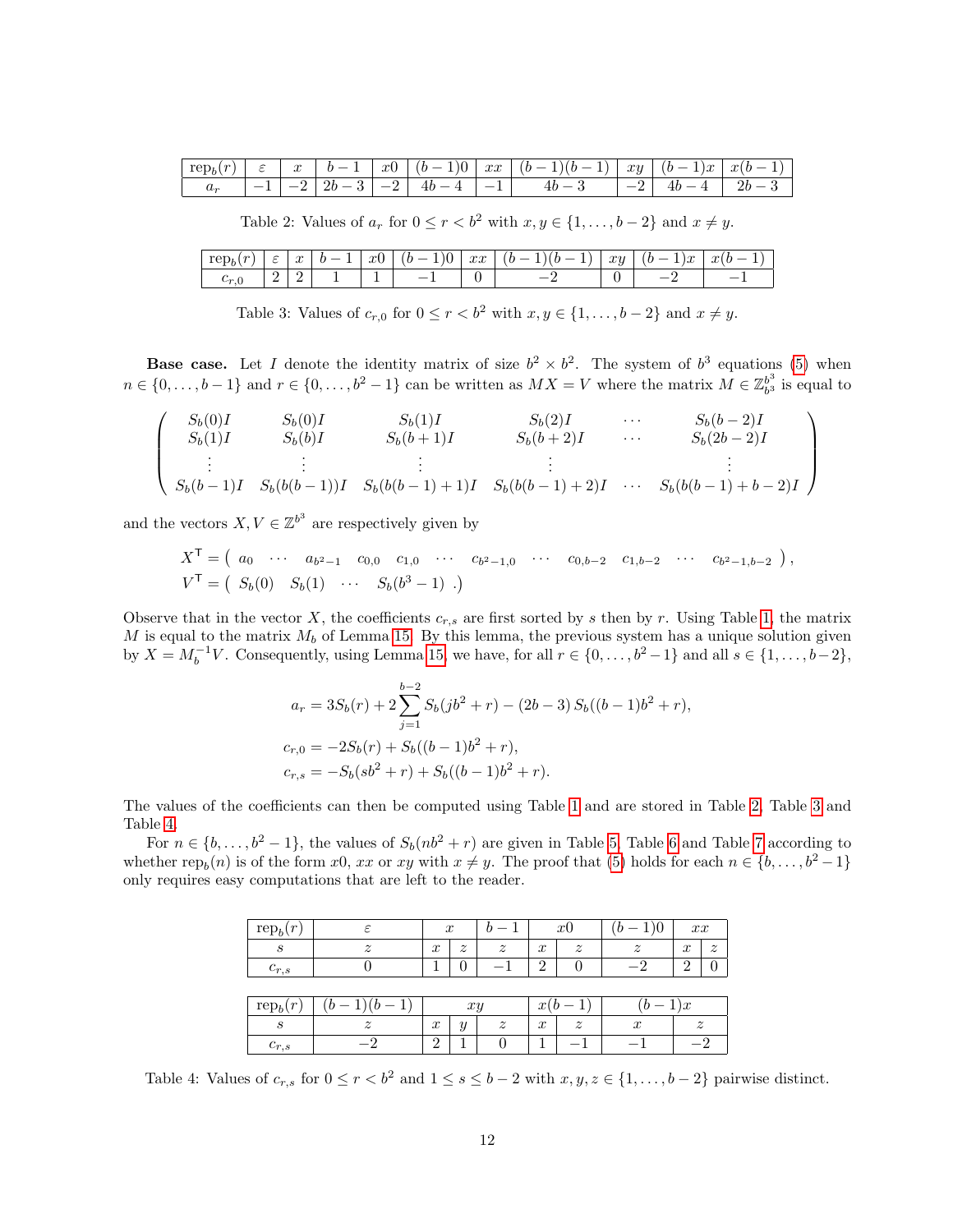| $\sim$<br>$rep_i$     | ε | $\sim$<br>w | $\boldsymbol{u}$ | x0 | y0 | xx | yy | xy | $\overline{ux}$ | yz |
|-----------------------|---|-------------|------------------|----|----|----|----|----|-----------------|----|
| $\sim$<br>$S_b(nb^2)$ | к | −           | $\circ$<br>◡     | U  | v  |    |    |    |                 |    |

<span id="page-12-0"></span>Table 5: Values of  $S_b(nb^2+r)$  for  $b \le n < b^2$  with rep $_b(n) = x0$  and  $x, y, z \in \{1, ..., b-1\}$  pairwise distinct.

| $\sim$<br>1 ch  | $\overline{\phantom{0}}$<br>U | $\curvearrowright$<br>w | $\boldsymbol{\mathit{u}}$<br>v | x0 | иO | xx | yy | IJ. | ЧX | $^{uz}$ |
|-----------------|-------------------------------|-------------------------|--------------------------------|----|----|----|----|-----|----|---------|
| $S_b$<br>$\sim$ | $\overline{\phantom{a}}$      | $\check{ }$             | <b>.</b>                       |    |    | ۰  |    |     |    |         |

<span id="page-12-1"></span>Table 6: Values of  $S_b(nb^2+r)$  for  $b \le n < b^2$  with rep $_b(n) = xx$  and  $x, y, z \in \{1, ..., b-1\}$  pairwise distinct.

**Inductive step.** Consider  $n \geq b^2$  and suppose that the relation [\(5\)](#page-10-2) holds for all  $m < n$ . Then  $|\text{rep}_b(n)| \geq 3$ . Like for the base case, we need to consider several cases according to the form of the base-b expansion of n. More precisely, we need to consider the following five forms, where  $u \in \{0, \ldots, b-1\}^*$ ,  $x, y, z \in \{1, \ldots, b-1\}, x \neq z, \text{ and } t \in \{0, \ldots, b-1\}$ :

 $x00u$  or  $xx0u$  or  $x0yu$  or  $xxyu$  or  $xztu$ .

Let us focus on the first form of  $rep_b(n)$  since the same reasoning can be applied for the other ones. Assume that  $\text{rep}_b(n) = x00u$  where  $x \in \{1, ..., b-1\}$  and  $u \in \{0, ..., b-1\}^*$ . For all  $r \in \{0, ..., b^2-1\}$ , there exist  $r_1, r_2 \in \{0, \ldots, b-1\}$  such that  $\operatorname{val}_b(r_1r_2) = r$ . We have

$$
S_b(nb^2 + r) = S_b(\text{val}_b(x00ur_1r_2))
$$
  
\n
$$
= 2S_b(\text{val}_b(x0ur_1r_2)) - S_b(\text{val}_b(xur_1r_2))
$$
 (by Lemma 10)  
\n
$$
= a_r 2S_b(\text{val}_b(x0u)) + \sum_{s=0}^{b-2} c_{r,s} 2S_b(\text{val}_b(x0us))
$$
  
\n
$$
-a_r S_b(\text{val}_b(xu)) - \sum_{s=0}^{b-2} c_{r,s} S_b(\text{val}_b(xus))
$$
 (by induction hypothesis)  
\n
$$
= a_r S_b(\text{val}_b(x00u)) + \sum_{s=0}^{b-2} c_{r,s} S_b(\text{val}_b(x00us))
$$
 (by Lemma 10)  
\n
$$
= a_r S_b(n) + \sum_{s=0}^{b-2} c_{r,s} S_b(nb + s),
$$
 (by Lemma 10)

which proves  $(5)$ .

b-regularity. From the first part of the proof, we directly deduce that the Z-module  $\langle K_b(S_b) \rangle$  is generated by the  $(b+1)$  sequences

$$
(S_b(n))_{n\geq 0}, (S_b(bn))_{n\geq 0}, (S_b(bn+1))_{n\geq 0}, \ldots, (S_b(bn+b-1))_{n\geq 0}.
$$

We now show that we can reduce the number of generators. To that aim, we prove that

<span id="page-12-3"></span>
$$
S_b(nb + b - 1) = (2b - 1)S_b(n) - \sum_{s=0}^{b-2} S_b(nb + s) \quad \forall n \ge 0.
$$
 (6)

We proceed by induction on  $n \geq 0$ . As a base case, the proof that [\(6\)](#page-12-3) holds for each  $n \in \{b, \ldots, b^2 - 1\}$  only requires easy computations that are left to the reader (using Table [1\)](#page-2-2). Now consider  $n \geq b^2$  and suppose that the relation [\(6\)](#page-12-3) holds for all  $m < n$ . Then  $|\text{rep}_b(n)| \geq 3$ . Mimicking the first induction step of this proof, we need to consider several cases according to the form of the base-b expansion of  $n$ . More precisely, we need to consider the following five forms, where  $u \in \{0, \ldots, b-1\}^*, x, y, z \in \{1, \ldots, b-1\}, x \neq z$ , and  $t \in \{0, \ldots, b-1\}$ :

 $x00u$  or  $xx0u$  or  $x0yu$  or  $xxyu$  or  $xztu$ .

<span id="page-12-2"></span>

| $\sim$<br>$\mathrm{rep}_b$ | -<br>ີ | $\sim$<br>$\overline{u}$ | $\cdot$ $\cdot$ | $\tilde{\phantom{a}}$<br>∼ | xU      | $\mathcal{U}$ | $z_{0}$              | $\sim$<br>xx                   | yy | $\sim$ $\sim$<br>$\overline{\phantom{a}}$ | $x\overline{u}$ | $\sim$ $\sim$<br>$\boldsymbol{\omega}$ | 210<br>u.v | $\overline{u}z$ | $\sim$ $\sim$<br>$\sim$ | $\overline{z}u$<br>e. | zt |
|----------------------------|--------|--------------------------|-----------------|----------------------------|---------|---------------|----------------------|--------------------------------|----|-------------------------------------------|-----------------|----------------------------------------|------------|-----------------|-------------------------|-----------------------|----|
| $\sim$<br>$S_b(n b^2)$     | ΙU     | $\sim$<br>⊥∪             | --              | <b>.</b>                   | -<br>ŦΩ | <u>. .</u>    | $\cdot$ $\sim$<br>ΙU | $\overline{\phantom{a}}$<br>10 | ∽  | <b>. .</b>                                | <b>. .</b>      |                                        |            | --              | <b>. .</b>              | 4                     | 16 |

Table 7: Values of  $S_b(nb^2 + r)$  for  $b \le n < b^2$  with  $rep_b(n) = xy$  and  $x, y, z, t \in \{1, ..., b-1\}$  pairwise distinct.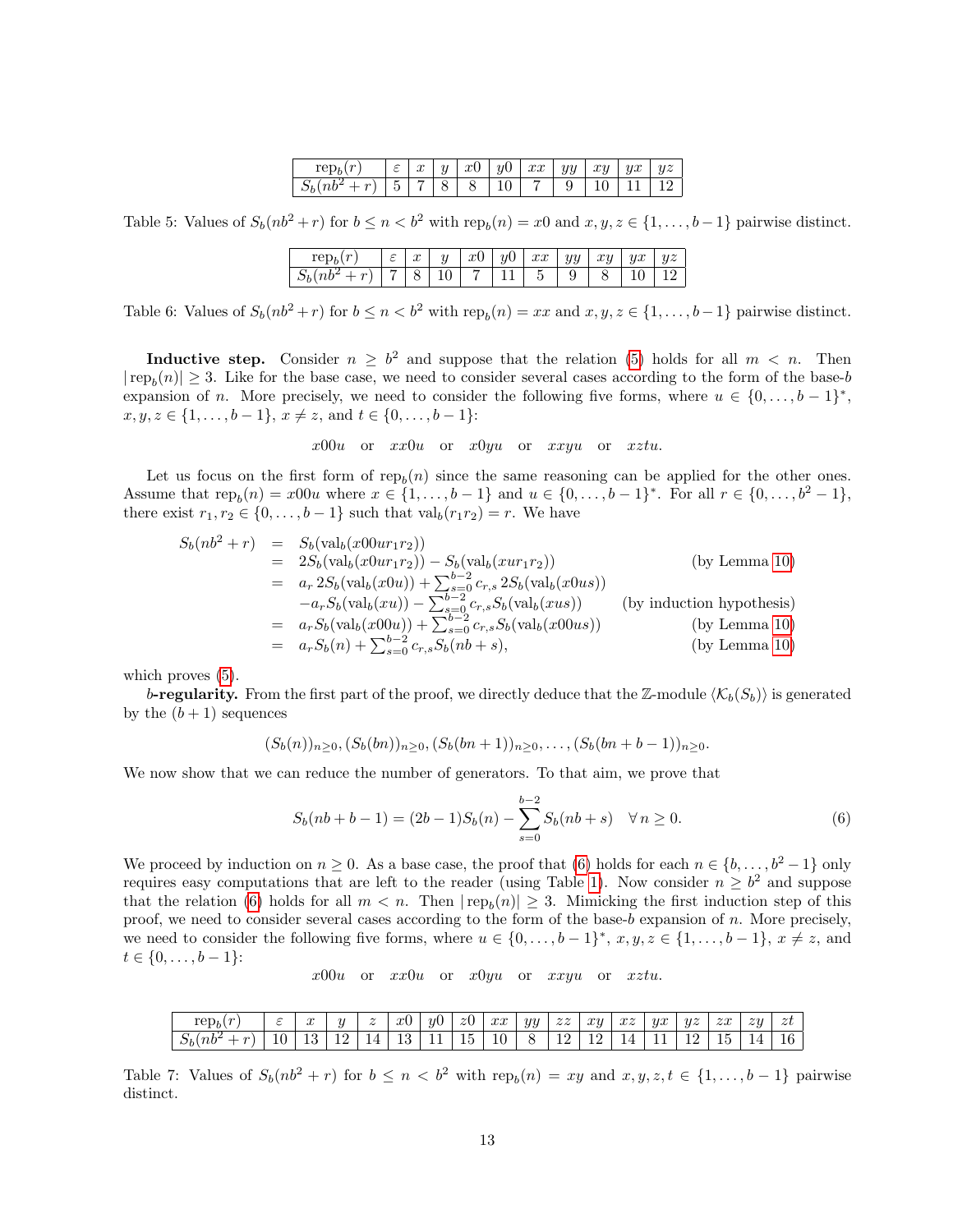Let us focus on the first form of  $\text{rep}_b(n)$  since the same reasoning can be applied for the other ones. Assume that  $\text{rep}_b(n) = x00u$  where  $x \in \{1, ..., b-1\}$  and  $u \in \{0, ..., b-1\}^*$ . We have

$$
S_b(nb+b-1) = S_b(\text{val}_b(x00u(b-1)))
$$
  
\n
$$
= 2S_b(\text{val}_b(x0u(b-1))) - S_b(\text{val}_b(xu(b-1)))
$$
 (by Lemma 10)  
\n
$$
= (2b-1) 2S_b(\text{val}_b(x0u)) - \sum_{s=0}^{b-2} 2S_b(\text{val}_b(x0us))
$$
  
\n
$$
- (2b-1) S_b(\text{val}_b(xu)) + \sum_{s=0}^{b-2} S_b(\text{val}_b(xus))
$$
 (by induction hypothesis)  
\n
$$
= (2b-1) S_b(\text{val}_b(x00u)) - \sum_{s=0}^{b-2} S_b(\text{val}_b(x00us))
$$
 (by Lemma 10)  
\n
$$
= (2b-1) S_b(n) - \sum_{s=0}^{b-2} S_b(nb+s),
$$
 (by Lemma 10)

which proves  $(5)$ .

The Z-module  $\langle K_b(S_b) \rangle$  is thus generated by the b sequences

$$
(S_b(n))_{n\geq 0}, (S_b(bn))_{n\geq 0}, (S_b(bn+1))_{n\geq 0}, \ldots, (S_b(bn+b-2))_{n\geq 0}.
$$

<span id="page-13-1"></span>**Example 17.** Let  $b = 2$ . Using Table [2,](#page-11-0) Table [3](#page-11-1) and Table [4,](#page-11-2) we find that  $a_0 = -1$ ,  $a_1 = 1$ ,  $a_2 = 4$ ,  $a_3 = 5$ ,  $c_{0,0} = 2, c_{1,0} = 1, c_{2,0} = -1$  and  $c_{3,0} = -2$ . In this case, there are no  $c_{r,s}$  with  $s > 0$ . Applying Theorem [16](#page-10-1) and from [\(6\)](#page-12-3), we get

$$
S_2(2n + 1) = 3S_2(n) - S_2(2n),
$$
  
\n
$$
S_2(4n) = -S_2(n) + 2S_2(2n),
$$
  
\n
$$
S_2(4n + 1) = S_2(n) + S_2(2n),
$$
  
\n
$$
S_2(4n + 2) = 4S_2(n) - S_2(2n),
$$
  
\n
$$
S_2(4n + 3) = 5S_2(n) - 2S_2(2n)
$$

for all  $n \geq 0$ . This result is a rewriting of [\[16,](#page-21-3) Theorem 21]. Observe that the third and the fifth identities are redundant: they follow from the other ones.

<span id="page-13-2"></span>**Example 18.** Let  $b = 3$  $b = 3$ . Using Table [2,](#page-11-0) Table 3 and Table [4,](#page-11-2) the values of the coefficients  $a_r$ ,  $c_{r,0}$  and  $c_{r,1}$ can be found in Table [8.](#page-13-0) Applying Theorem [16](#page-10-1) and from [\(6\)](#page-12-3), we get

| $a_r$     | $-2$ | $-2$ | $^{\circ}$ 3 $^{\circ}$ |      |  |
|-----------|------|------|-------------------------|------|--|
| $c_{r,0}$ |      |      | $-1$                    | $-1$ |  |
|           |      |      |                         |      |  |

Table 8: The values of  $a_r, c_{r,0}, c_{r,1}$  when  $b = 3$  and  $r \in \{0, ..., 8\}$ .

<span id="page-13-0"></span>
$$
S_3(3n + 2) = 5S_3(n) - S_3(3n) - S_3(3n + 1),
$$
  
\n
$$
S_3(9n) = -S_3(n) + 2S_3(3n),
$$
  
\n
$$
S_3(9n + 1) = -2S_3(n) + 2S_3(3n) + S_3(3n + 1),
$$
  
\n
$$
S_3(9n + 2) = 3S_3(n) + S_3(3n) - S_3(3n + 1),
$$
  
\n
$$
S_3(9n + 3) = -2S_3(n) + S_3(3n) + 2S_3(3n + 1),
$$
  
\n
$$
S_3(9n + 4) = -S_3(n) + 2S_3(3n + 1),
$$
  
\n
$$
S_3(9n + 5) = 3S_3(n) - S_3(3n) + S_3(3n + 1),
$$
  
\n
$$
S_3(9n + 6) = 8S_3(n) - S_3(3n) - 2S_3(3n + 1),
$$
  
\n
$$
S_3(9n + 7) = 8S_3(n) - 2S_3(3n) - S_3(3n + 1),
$$
  
\n
$$
S_3(9n + 8) = 9S_3(n) - 2S_3(3n) - 2S_3(3n + 1)
$$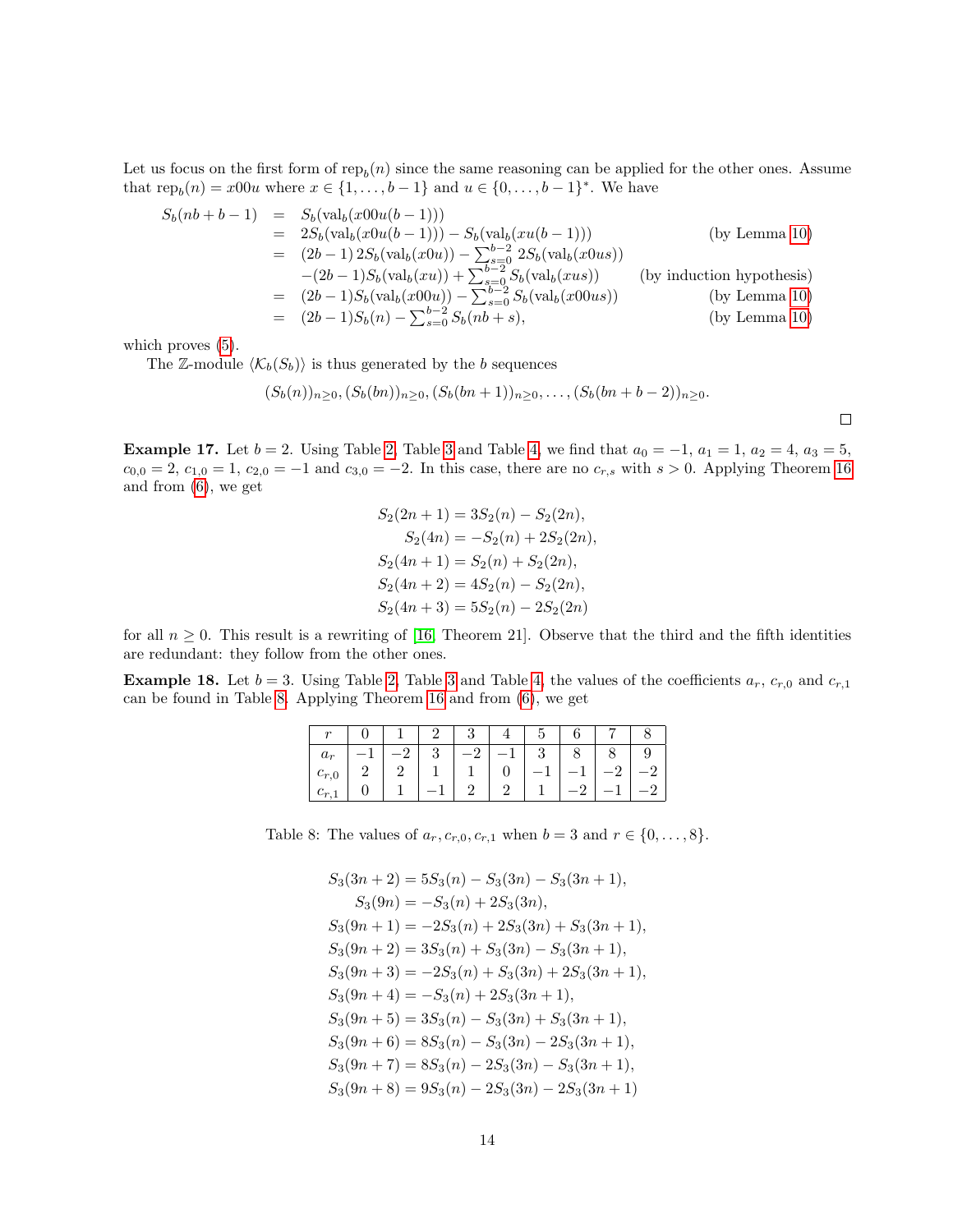for all  $n \geq 0$ . This result is a proof of [\[16,](#page-21-3) Conjecture 26]. Observe that the fourth, the seventh and the tenth identities are redundant.

<span id="page-14-0"></span>**Remark 19.** Combining [\(5\)](#page-10-2) and [\(6\)](#page-12-3) yield  $b^2 + 1$  identities to generate the Z-module  $\langle K_b(S_b) \rangle$ . However, as illustrated in Example [17](#page-13-1) and Example [18,](#page-13-2) only  $b^2 - b + 1$  identities are useful: the relations established for the sequences  $(S_b(b^2n + br + b - 1))_{n \geq 0}$ , with  $r \in \{0, ..., b - 1\}$ , can be deduced from the other identities.

<span id="page-14-1"></span>**Remark 20.** Using Theorem [16](#page-10-1) and [\(6\)](#page-12-3) and the set of b generators of the Z-module  $\langle K_b(S_b) \rangle$  being

$$
\{(S_b(n))_{n\geq 0}, (S_b(bn))_{n\geq 0}, (S_b(bn+1))_{n\geq 0}, \ldots, (S_b(bn+b-2))_{n\geq 0}\},\
$$

we get matrices to compute  $S_b(n)$  in a number of steps proportional to  $\log_b(n)$ . For all  $n \geq 0$ , let

$$
V_b(n) = \begin{pmatrix} S_b(n) \\ S_b(bn) \\ S_b(bn+1) \\ \vdots \\ S_b(bn+b-2) \end{pmatrix} \in \mathbb{Z}^b.
$$

Consider the matrix-valued morphism  $\mu_b: \{0, 1, \ldots, b-1\}^* \to \mathbb{Z}_b^b$  defined, for all  $s \in \{0, \ldots, b-2\}$ , by

$$
\mu_b(s) = \begin{pmatrix}\n0 & 0 & \cdots & 0 & 1 & 0 & \cdots & 0 \\
a_{bs} & c_{bs,0} & \cdots & c_{bs,s-1} & c_{bs,s} & c_{bs,s+1} & \cdots & c_{bs,b-2} \\
a_{bs+1} & c_{bs+1,0} & \cdots & c_{bs+1,s-1} & c_{bs+1,s} & c_{bs+1,s+1} & \cdots & c_{bs+1,b-2} \\
\vdots & \vdots & \ddots & \vdots & \vdots & \vdots & \vdots \\
a_{bs+b-2} & c_{bs+b-2,0} & \cdots & c_{bs+b-2,s-1} & c_{bs+b-2,s} & c_{bs+b-2,s+1} & \cdots & c_{bs+b-2,b-2}\n\end{pmatrix}
$$

and

$$
\mu_b(b-1) = \begin{pmatrix}\n(2b-1) & -1 & -1 & \cdots & -1 \\
a_{b(b-1)} & c_{b(b-1),0} & c_{b(b-1),1} & \cdots & c_{b(b-1),b-2} \\
a_{b(b-1)+1} & c_{b(b-1)+1,0} & c_{b(b-1)+1,1} & \cdots & c_{b(b-1)+1,b-2} \\
\vdots & \vdots & \vdots & \vdots & \vdots \\
a_{b(b-1)+b-2} & c_{b(b-1)+b-2,0} & c_{b(b-1)+b-2,1} & \cdots & c_{b(b-1)+b-2,b-2}\n\end{pmatrix}
$$

.

Observe that the number of generators explains the size of the matrices above. For each  $s \in \{0, \ldots, b-2\}$ , exactly  $b-1$  identities from Theorem [16](#page-10-1) are used to define the matrix  $\mu_b(s)$ . If  $s, s' \in \{0, \ldots, b-2\}$  are such that  $s \neq s'$ , then the relations used to define the matrices  $\mu_b(s)$  and  $\mu_b(s')$  are pairwise distinct. Finally, the first row of the matrix  $\mu_b(b-1)$  is [\(6\)](#page-12-3) and the other rows are  $b-1$  identities from Theorem [16,](#page-10-1) which are distinct from the previous relations. Consequently,  $(b-1)(b-1) + b$  identities are used, which corroborates Remark [19.](#page-14-0)

Using the definition of the morphism  $\mu$ , we can show that  $V_b(bn+s) = \mu_b(s)V_b(n)$  for all  $s \in \{0, \ldots, b-1\}$ and  $n \geq 0$ . Consequently, if  $\text{rep}_b(n) = n_k \cdots n_0$ , then

$$
S_b(n) = \begin{pmatrix} 1 & 0 & \cdots & 0 \end{pmatrix} \mu_b(n_0) \cdots \mu_b(n_k) V_b(0).
$$

For example, when  $b = 2$ , the matrices  $\mu_2(0)$  and  $\mu_2(1)$  are those given in [\[16,](#page-21-3) Corollary 22]. When  $b = 3$ , we get

$$
\mu_3(0) = \begin{pmatrix} 0 & 1 & 0 \\ -1 & 2 & 0 \\ -2 & 2 & 1 \end{pmatrix}, \quad \mu_3(1) = \begin{pmatrix} 0 & 0 & 1 \\ -2 & 1 & 2 \\ -1 & 0 & 2 \end{pmatrix}, \quad \mu_3(2) = \begin{pmatrix} 5 & -1 & -1 \\ 8 & -1 & -2 \\ 8 & -2 & -1 \end{pmatrix}.
$$

The class of b-synchronized sequences is intermediate between the classes of b-automatic sequences and b-regular sequences. These sequences were first introduced in [\[9\]](#page-21-10).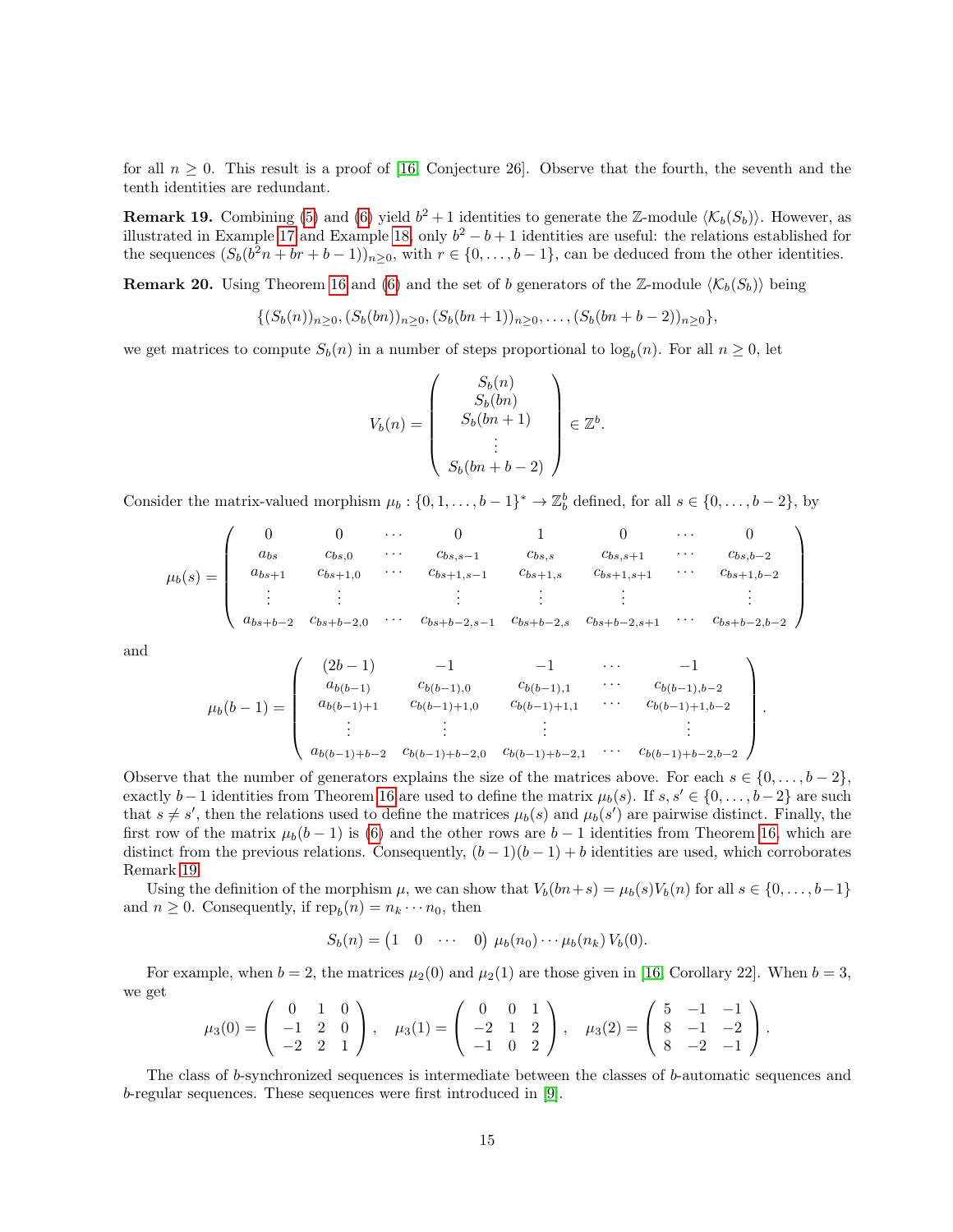**Proposition 21.** The sequence  $(S_b(n))_{n\geq 0}$  is not b-synchronized.

Proof. The proof is exactly the same as [\[16,](#page-21-3) Proposition 24].

To conclude this section, the following result proves that the sequence  $(S_b(n))_{n>0}$  has a partial palindromic structure as the sequence  $(S_2(n))_{n>0}$ ; see [\[16\]](#page-21-3). For instance, the sequence  $(S_3(n))_{n>0}$  is depicted in Figure [8](#page-15-1) inside the interval  $[2 \cdot 3^4, 3^5]$ .

 $\Box$ 

 $\Box$ 



<span id="page-15-1"></span>Figure 8: The sequence  $(S_3(n))_{n\geq 0}$  inside the interval  $[2 \cdot 3^4, 3^5]$ .

**Proposition 22.** Let u be a word in  $\{0, 1, \ldots, b-1\}^*$ . Define  $\bar{u}$  by replacing in u every letter  $a \in \{0, 1, \ldots, b-1\}$ 1} by the letter  $(b-1) - a \in \{0, 1, \ldots, b-1\}$ . Then

$$
\#\left\{v\in L_b\mid \binom{(b-1)u}{v}>0\right\}=\#\left\{v\in L_b\mid \binom{(b-1)\bar{u}}{v}>0\right\}.
$$

In particular, there exists a palindromic substructure inside of the sequence  $(S_b(n))_{n>0}$ , i.e., for all  $\ell \geq 1$ and  $0 \leq r < b^{\ell}$ ,

$$
S_b((b-1)\cdot b^{\ell} + r) = S_b((b-1)\cdot b^{\ell} + b^{\ell} - r - 1).
$$

*Proof.* The trees  $\mathcal{T}((b-1)u)$  and  $\mathcal{T}((b-1)\bar{u})$  are isomorphic. Indeed, on the one hand, each node of the form  $(b-1)x$  in the first tree corresponds to the node  $(b-1)\bar{x}$  in the second one and conversely. On the other hand, if there exist letters  $a \in \{1, \ldots, b-2\}$  in the word  $(b-1)u$ , the position of the first letter a in the word  $(b-1)u$  is equal to the position of the first letter  $(b-1) - a$  in the word  $(b-1)\overline{u}$  and conversely. Consequently, the node of the form  $ax$  in the first tree corresponds to the node of the form  $((b-1) - a)\bar{x}$  in the second tree and conversely.

For the special case, note that for every word z of length  $\ell$ , there exists  $r \in \{0, \ldots, b^{\ell} - 1\}$  such that  $\text{rep}_b((b-1)\cdot b^{\ell} + r) = (b-1)z$  and

$$
\text{val}_b(\bar{z}) = b^{\ell} - 1 - r \in \{0 \dots, b^{\ell} - 1\}.
$$

Hence,  $(b-1)\overline{z} = \text{rep}_b((b-1) \cdot b^{\ell} + b^{\ell} - 1 - r)$ . Using [\(1\)](#page-0-0), we obtain the desired result.

# <span id="page-15-0"></span>4 Asymptotics of the summatory function  $(A_b(n))_{n\geq 0}$

In this section, we consider the summatory function  $(A_b(n))_{n>0}$  of the sequence  $(S_b(n))_{n>0}$ ; see Definition [1.](#page-0-0) The aim of this section is to apply the method introduced in [\[17\]](#page-21-4) to obtain the asymptotic behavior of  $(A_b(n))_{n\geq 0}$ . As an easy consequence of the b-regularity of  $(S_b(n))_{n\geq 0}$ , we have the following result.

**Proposition 23.** For all  $b \geq 2$ , the sequence  $(A_b(n))_{n \geq 0}$  is b-regular.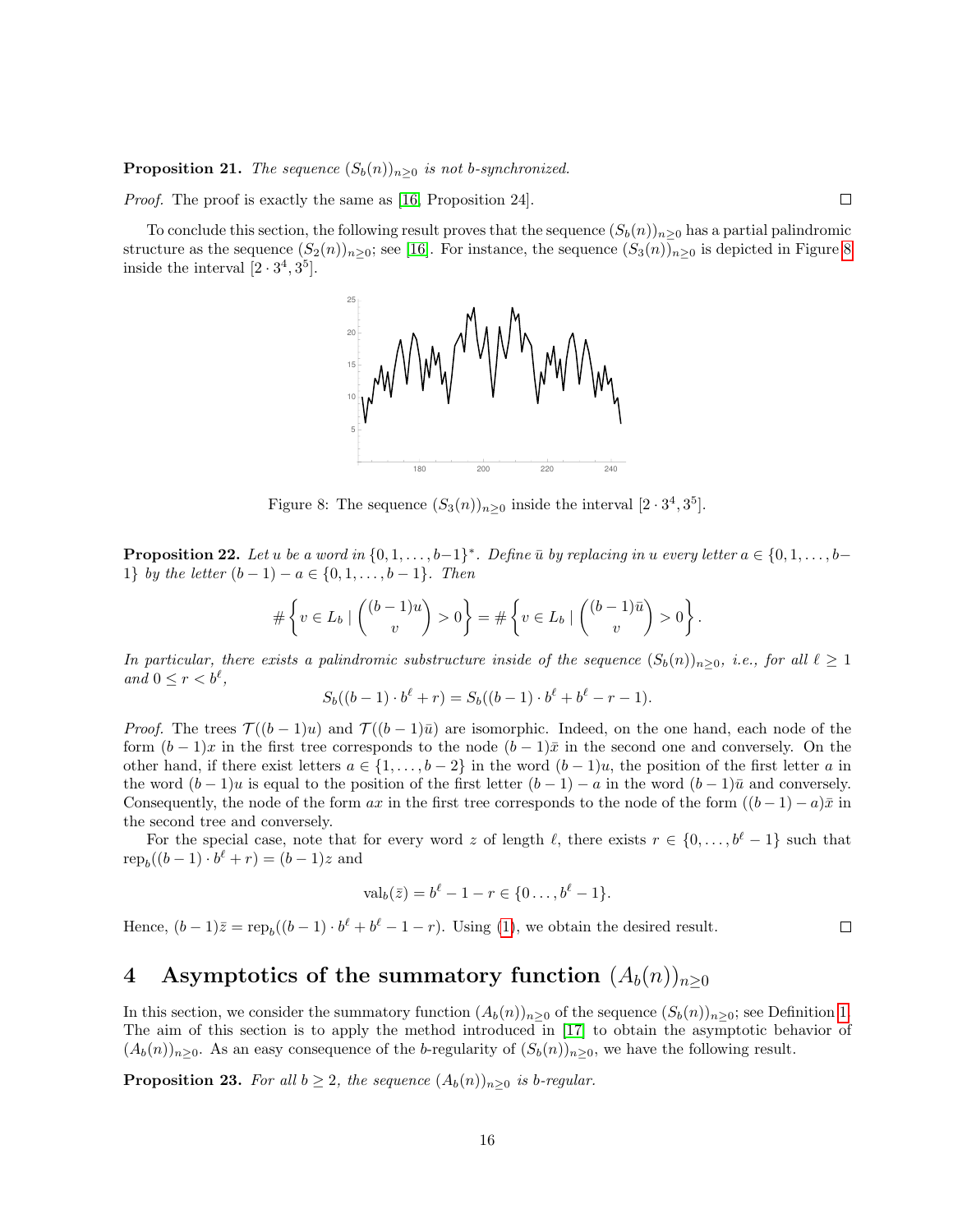Proof. This is a direct consequence of Theorem [16](#page-10-1) and of the fact that the summatory function of a b-regular sequence is also b-regular; see [\[2,](#page-20-5) Theorem 16.4.1].  $\Box$ 

From a linear representation with matrices of size  $d \times d$  associated with a b-regular sequence, one can derive a linear representation with matrices of size  $2d \times 2d$  associated with its summatory function; see [\[10,](#page-21-11) Lemma 1]. Consequently, using Remark [20,](#page-14-1) one can obtain a linear representation with matrices of size  $2b \times 2b$ for the summatory function  $(A_b(n))_{n\geq 0}$ . The goal is to decompose  $(A_b(n))_{n\geq 0}$  into linear combinations of powers of  $(2b-1)$ . We need the following two lemmas.

<span id="page-16-1"></span>**Lemma 24.** For all  $\ell \geq 0$  and all  $x \in \{1, \ldots, b-1\}$ , we have

$$
A_b(xb^{\ell}) = (2x - 1) \cdot (2b - 1)^{\ell}.
$$

*Proof.* We proceed by induction on  $\ell \geq 0$ . If  $\ell = 0$  and  $x \in \{1, \ldots, b - 1\}$ , then using Table [1,](#page-2-2) we have

$$
A_b(x) = S_b(0) + \sum_{j=1}^{x-1} S_b(j) = 2x - 1.
$$

If  $\ell = 1$  and  $x \in \{1, \ldots, b - 1\}$ , then we have

$$
A_b(xb) = A_b(b) + \sum_{y=1}^{x-1} \sum_{j=0}^{b-1} S_b(yb + j).
$$

Using Table [1,](#page-2-2) we get  $A_b(xb) = (2x - 1)(2b - 1)$ .

Now suppose that  $\ell \geq 1$  and assume that the result holds for all  $\ell' \leq \ell$ . To prove the result, we again proceed by induction on  $x \in \{1, \ldots, b-1\}$ . When  $x = 1$ , we must show that  $A_b(b^{\ell+1}) = (2b-1)^{\ell+1}$ . We have

$$
A_b(b^{\ell+1}) = A_b(b^{\ell}) + \sum_{y=1}^{b-1} \sum_{j=0}^{b^{\ell}-1} S_b(yb^{\ell} + j).
$$

By decomposing the sum into three parts accordingly to Proposition [3,](#page-2-1) we get

$$
A_b(b^{\ell+1}) = A_b(b^{\ell}) + \sum_{y=1}^{b-1} \sum_{j=0}^{b^{\ell-1}-1} S_b(yb^{\ell}+j) + \sum_{y=1}^{b-1} \sum_{j=0}^{b^{\ell-1}-1} S_b(yb^{\ell}+yb^{\ell-1}+j) + \sum_{y=1}^{b-1} \sum_{\substack{z \le b-1 \\ z \neq y}} \sum_{j=0}^{b^{\ell-1}-1} S_b(yb^{\ell}+zb^{\ell-1}+j),
$$

and, using Proposition [3,](#page-2-1)

<span id="page-16-0"></span>
$$
A_b(b^{\ell+1}) = A_b(b^{\ell})
$$
  
+ 
$$
\sum_{y=1}^{b-1} \sum_{j=0}^{b^{\ell-1}-1} (S_b(yb^{\ell-1}+j) + S_b(j))
$$
 (7)

$$
+\sum_{y=1}^{b-1} \sum_{j=0}^{b^{\ell-1}-1} (2S_b(yb^{\ell-1}+j)-S_b(j))\tag{8}
$$

+ 
$$
\sum_{y=1}^{b-1} \sum_{\substack{1 \le z \le b-1 \\ z \ne y}} \sum_{j=0}^{b^{\ell-1}-1} (S_b(yb^{\ell-1}+j) + 2S_b(zb^{\ell-1}+j) - 2S_b(j)).
$$
 (9)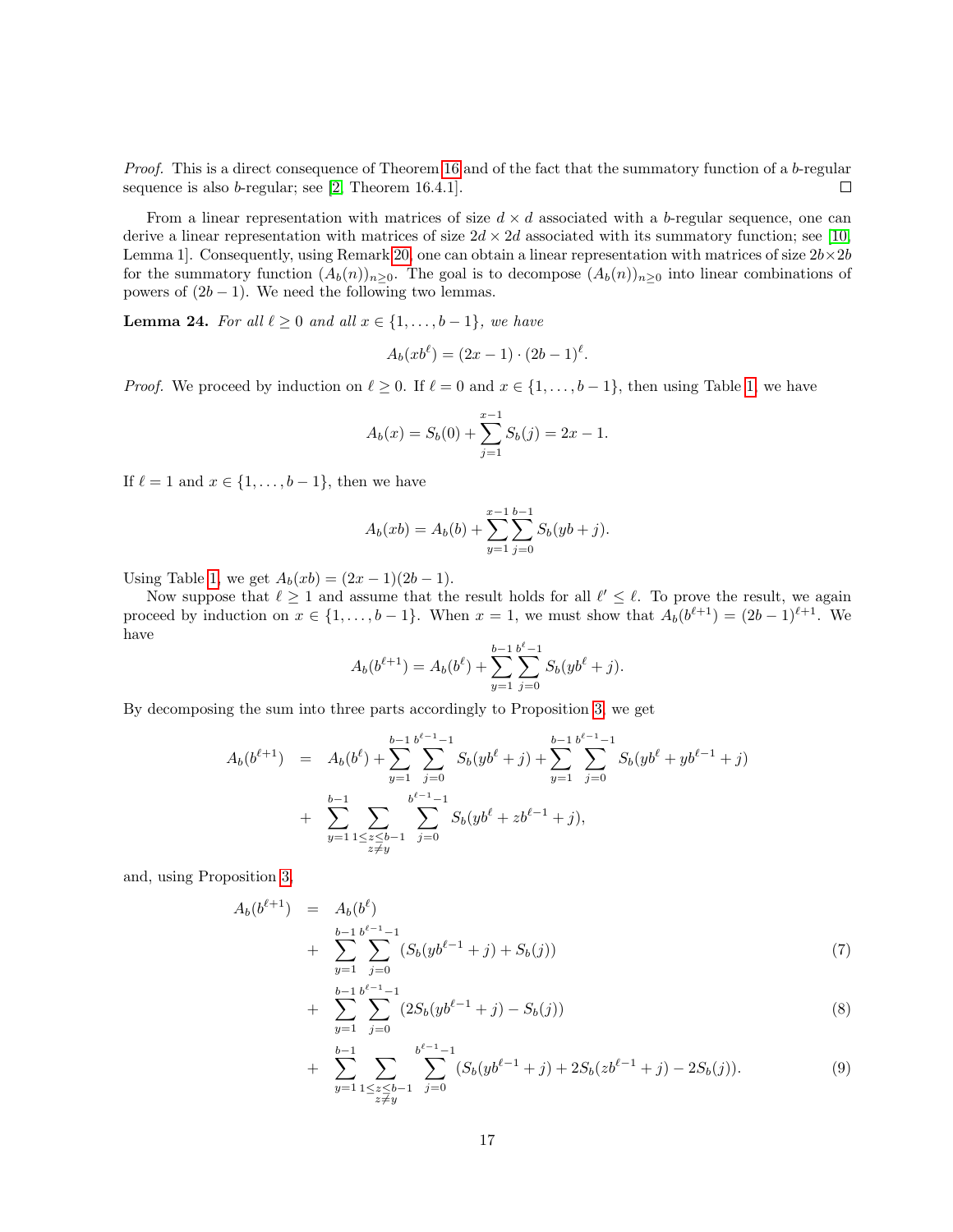By observing that for all  $y$ ,

<span id="page-17-0"></span>
$$
\sum_{j=0}^{b^{\ell-1}-1} S_b(yb^{\ell-1}+j) = A_b((y+1)b^{\ell-1}) - A_b(yb^{\ell-1}) \quad \text{and} \quad \sum_{j=0}^{b^{\ell-1}-1} S_b(j)) = A_b(b^{\ell-1}), \quad (10)
$$

and that

<span id="page-17-1"></span>
$$
\sum_{y=1}^{b-1} \left( A_b((y+1)b^{\ell-1}) - A_b(yb^{\ell-1}) \right) = A_b(b^{\ell}) - A_b(b^{\ell-1}), \tag{11}
$$

we obtain

(7) = 
$$
A_b(b^{\ell}) + (b-2)A_b(b^{\ell-1}),
$$
  
\n(8) =  $2A_b(b^{\ell}) - (b+1)A_b(b^{\ell-1}),$   
\n(9) =  $3(b-2)(A_b(b^{\ell}) - A_b(b^{\ell-1})) - 2(b-1)(b-2)A_b(b^{\ell-1}) = 3(b-2)A_b(b^{\ell}) - (b-2)(2b+1)A_b(b^{\ell-1}),$ 

and finally

$$
A_b(b^{\ell+1}) = (3b-2)A_b(b^{\ell}) - (2b^2 - 3b + 1)A_b(b^{\ell-1}).
$$

Using the induction hypothesis, we obtain

$$
A_b(b^{\ell+1}) = (3b-2)(2b-1)^{\ell} - (2b^2 - 3b + 1)(2b-1)^{\ell-1} = (2b-1)^{\ell+1},
$$

which ends the case where  $x = 1$ .

Now suppose that  $x \in \{2, \ldots, b-1\}$  and assume that the result holds for all  $x' < x$ . The proof follows the same lines as in the case  $x = 1$  with the difference that we decompose the sum into

$$
A_b(xb^{\ell+1}) = A_b((x-1)b^{\ell+1}) + \sum_{j=0}^{b^{\ell+1}-1} S_b((x-1)b^{\ell+1} + j)
$$
  
=  $A_b((x-1)b^{\ell+1}) + \sum_{j=0}^{b^{\ell}-1} S_b((x-1)b^{\ell+1} + j) + \sum_{j=0}^{b^{\ell}-1} S_b((x-1)b^{\ell+1} + (x-1)b^{\ell} + j)$   
+  $\sum_{\substack{1 \le y \le b-1 \\ y \ne x-1}} \sum_{j=0}^{b^{\ell}-1} S_b((x-1)b^{\ell+1} + yb^{\ell} + j).$ 

Applying Proposition [3](#page-2-1) and using [\(10\)](#page-17-0) and [\(11\)](#page-17-1) leads to the equality

$$
A_b(xb^{\ell+1}) = A_b((x-1)b^{\ell+1}) + (b-1)A_b(xb^{\ell}) - (b-1)A_b((x-1)b^{\ell}) + 2A_b(b^{\ell+1}) - 2(b-1)A_b(b^{\ell}).
$$
  
induction hypothesis ends the computation.

The induction hypothesis ends the computation.

<span id="page-17-2"></span>**Lemma 25.** For all  $\ell \geq 1$  and all  $x, y \in \{1, \ldots, b-1\}$ , we have

$$
A_b(xb^{\ell} + yb^{\ell-1}) = \begin{cases} (4xb - 2x + 4y - 2b) \cdot (2b - 1)^{\ell-1}, & \text{if } y \leq x; \\ (4xb - 2x + 4y - 2b - 1) \cdot (2b - 1)^{\ell-1}, & \text{if } y > x. \end{cases}
$$

Proof. The proof of this lemma is similar to the proof of Lemma [24](#page-16-1) so we only proof the formula for  $A_b(xb^{\ell} + xb^{\ell-1})$ , the other being similarly handled. We proceed by induction on  $\ell \geq 1$ . If  $\ell = 1$ , the result follows from Table [1.](#page-2-2) Assume that  $\ell \geq 2$  and that the formulas hold for all  $\ell' < \ell$ . We have

$$
A_b(xb^{\ell} + xb^{\ell-1}) = A_b(xb^{\ell}) + \sum_{j=0}^{b^{\ell-1}-1} S_b(xb^{\ell} + j) + \sum_{y=1}^{x-1} \sum_{j=0}^{b^{\ell-1}-1} S_b(xb^{\ell} + yb^{\ell-1} + j).
$$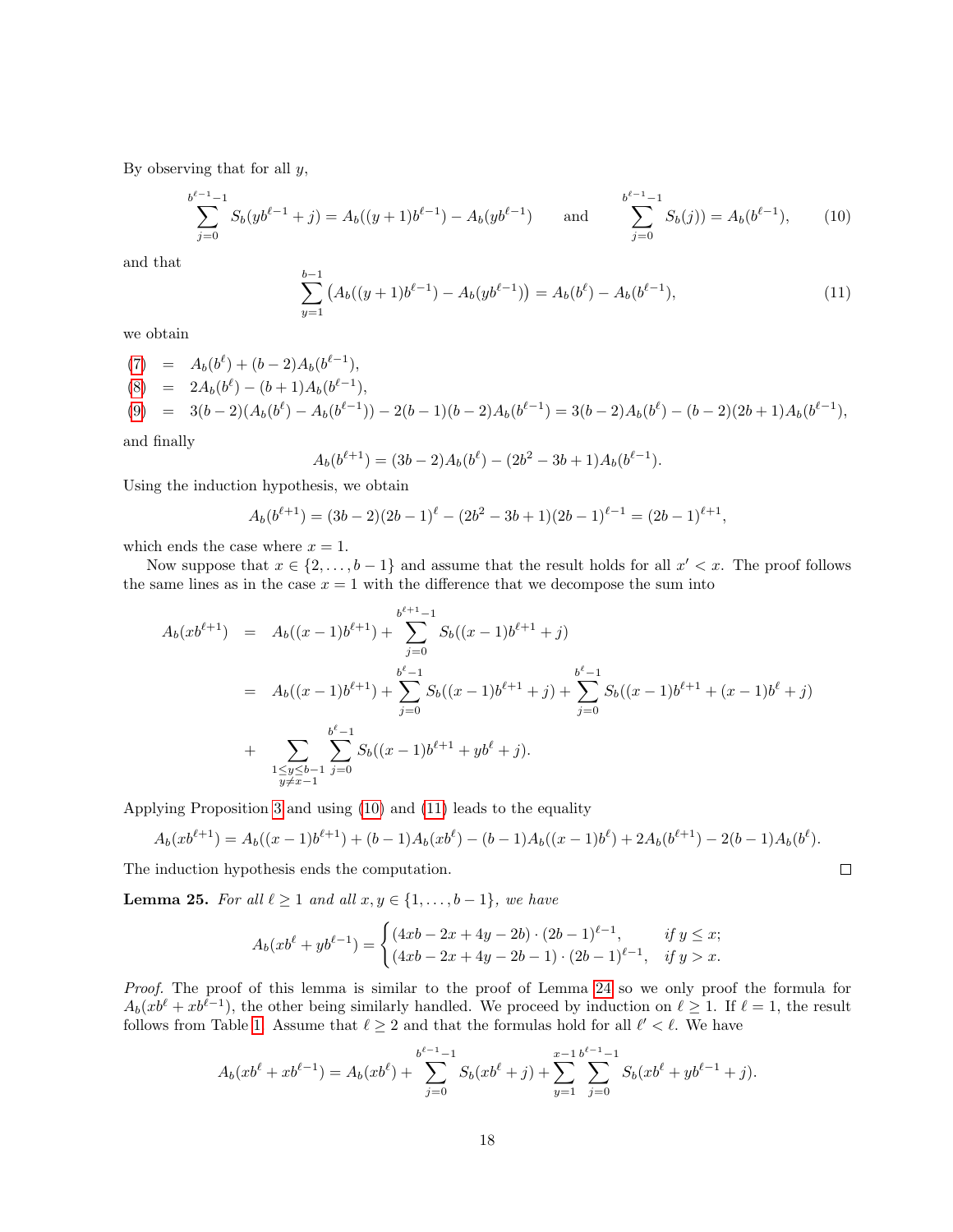Applying Proposition [3](#page-2-1) and using [\(10\)](#page-17-0) and [\(11\)](#page-17-1) leads to the equality

$$
A_b(xb^{\ell} + xb^{\ell-1}) = A_b(xb^{\ell}) + xA_b((x+1)b^{\ell-1}) + (2-x)A_b(xb^{\ell-1}) + (1-2x)A_b(b^{\ell-1}).
$$

Using Lemma [24](#page-16-1) completes the computation.

Lemma [24](#page-16-1) and Lemma [25](#page-17-2) give rise to recurrence relations satisfied by the summatory function  $(A_b(n))_{n>0}$ as stated below. This is a key result that permits us to introduce  $(2b - 1)$ -decompositions (Definition [28](#page-19-0)) below) of the summatory function  $(A_b(n))_{n\geq 0}$  and allows us to easily deduce Theorem [30;](#page-20-6) see [\[17\]](#page-21-4) for similar results in base 2.

<span id="page-18-0"></span>**Proposition 26.** For all  $x, y \in \{1, \ldots, b-1\}$  with  $x \neq y$ , all  $\ell \geq 1$  and all  $r \in \{0, \ldots, b^{\ell-1}\},$ 

$$
A_b(xb^{\ell} + r) = (2b - 2) \cdot (2x - 1) \cdot (2b - 1)^{\ell - 1} + A_b(xb^{\ell - 1} + r) + A_b(r); \tag{12}
$$
  
\n
$$
A_b(xb^{\ell} + xb^{\ell - 1} + r) = (4xb - 2x - 2b + 2) \cdot (2b - 1)^{\ell - 1} + 2A_b(xb^{\ell - 1} + r) - A_b(r); \tag{13}
$$

<span id="page-18-1"></span>
$$
\left( \left( 4x b - 4x - 2b + 3 \right) \cdot \left( 2b - 1 \right)^{\ell - 1} + A_b(x b^{\ell - 1} + r) \right)
$$

$$
A_b(xb^{\ell} + yb^{\ell-1} + r) = \begin{cases} +2A_b(yb^{\ell-1} + r) - 2A_b(r), & \text{if } y < x; \\ (4xb - 4x - 2b + 2) \cdot (2b - 1)^{\ell-1} + A_b(xb^{\ell-1} + r) \\ +2A_b(yb^{\ell-1} + r) - 2A_b(r), & \text{if } y > x. \end{cases}
$$
(14)

*Proof.* We first prove [\(12\)](#page-18-1). Let  $x \in \{1, ..., b-1\}$ ,  $\ell \ge 1$  and  $r \in \{0, ..., b^{\ell-1}\}$ . If  $r = 0$ , then (12) holds using Lemma [24.](#page-16-1) Now suppose that  $r \in \{1, \ldots, b^{\ell-1}\}\$ . Applying successively Proposition [3](#page-2-1) and Lemma [24,](#page-16-1) we have

$$
A_b(xb^{\ell} + r) = A_b(xb^{\ell}) + \sum_{j=0}^{r-1} S_b(xb^{\ell} + j)
$$
  
=  $A_b(xb^{\ell}) + \sum_{j=0}^{r-1} (S_b(xb^{\ell-1} + j) + S_b(j))$   
=  $A_b(xb^{\ell}) + (A_b(xb^{\ell-1} + r) - A_b(xb^{\ell-1})) + A_b(r)$   
=  $(2b - 2)(2x - 1)(2b - 1)^{\ell-1} + A_b(xb^{\ell-1} + r) + A_b(r),$ 

which proves  $(12)$ .

The proof of [\(13\)](#page-18-1) and [\(14\)](#page-18-1) are similar, thus we only prove (13). Let  $x \in \{1, \ldots, b-1\}, \ell \ge 1$  and  $r \in \{0, \ldots, b^{\ell-1}\}.$  If  $r = 0$ , then [\(13\)](#page-18-1) holds using Lemma [25.](#page-17-2) Now suppose that  $r \in \{1, \ldots, b^{\ell-1}\}.$  Applying Proposition [3,](#page-2-1) we have

$$
A_b(xb^{\ell} + xb^{\ell-1} + r) = A_b(xb^{\ell} + xb^{\ell-1}) + \sum_{j=0}^{r-1} S_b(xb^{\ell} + xb^{\ell-1} + j)
$$
  
=  $A_b(xb^{\ell} + xb^{\ell-1}) + \sum_{j=0}^{r-1} (2S_b(xb^{\ell-1} + j) - S_b(j))$   
=  $A_b(xb^{\ell} + xb^{\ell-1}) + 2(A_b(xb^{\ell-1} + r) - A_b(xb^{\ell-1})) - A_b(r).$ 

Using Lemma [24](#page-16-1) and Lemma [25,](#page-17-2) we get

$$
A_b(xb^{\ell} + xb^{\ell-1} + r) = (4xb + 2x - 2b)(2b - 1)^{\ell-1} - 2(2x - 1)(2b - 1)^{\ell-1} + 2A_b(xb^{\ell-1} + r) - A_b(r)
$$
  
=  $(4xb - 2x - 2b + 2)(2b - 1)^{\ell-1} + 2A_b(xb^{\ell-1} + r) - A_b(r),$ 

which proves  $(13)$ .

 $\Box$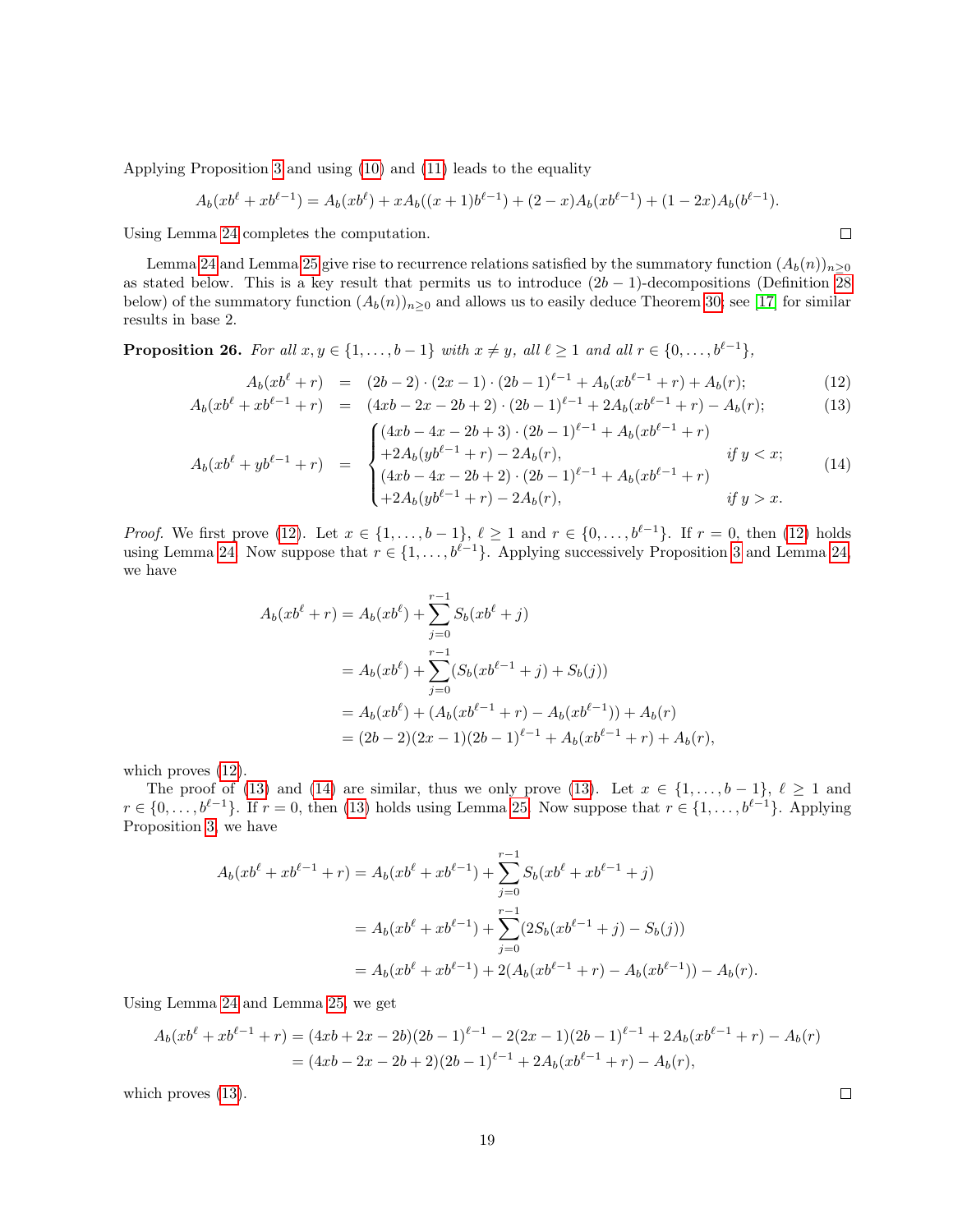The following corollary was conjectured in [\[17\]](#page-21-4).

<span id="page-19-2"></span>Corollary 27. For all  $n \geq 0$ , we have  $A_b(nb) = (2b-1)A_b(n)$ .

*Proof.* Let us proceed by induction on  $n \geq 0$ . It is easy to check by hand that the result holds for  $n \in \mathbb{Z}$  $\{0,\ldots,b-1\}$ . Thus consider  $n \geq b$  and suppose that the result holds for all  $n' < n$ . The reasoning is divided into three cases according to the form of the base-b expansion of n. As a first case, we write  $n = xb^{\ell} + r$ with  $x \in \{1, \ldots, b-1\}, \ell \geq 1$  and  $0 \leq r < b^{\ell-1}$ . By Proposition [26,](#page-18-0) we have

$$
A_b(nb) - (2b-1)A_b(n) = (2b-2) \cdot (2x-1) \cdot (2b-1)^{\ell} + A_b(xb^{\ell} + br) + A_b(br) - (2b-2) \cdot (2x-1) \cdot (2b-1)^{\ell}
$$
  
-  $(2b-1)A_b(xb^{\ell-1} + r) - (2b-1)A_b(r)$ 

We conclude this case by using the induction hypothesis. The other cases can be handled using the same technique.  $\Box$ 

Using Proposition [26,](#page-18-0) we can define  $(2b - 1)$ -decompositions as follows.

<span id="page-19-0"></span>**Definition 28.** Let  $n \geq b$ . Applying iteratively Proposition [26](#page-18-0) provides a unique decomposition of the form

$$
A_b(n) = \sum_{i=0}^{\ell_b(n)} d_i(n) (2b-1)^{\ell_b(n)-i}
$$

where  $d_i(n)$  are integers,  $d_0(n) \neq 0$  and  $\ell_b(n)$  stands for  $|\log_b n| - 1$ . We say that the word

$$
d_0(n)\cdots d_{\ell_b(n)}(n)
$$

is the  $(2b-1)$ -decomposition of  $A_b(n)$ . For the sake of clarity, we also write  $(d_0(n), \ldots, d_{\ell_b(n)}(n))$ . Also notice that the notion of  $(2b-1)$ -decomposition is only valid for integers in the sequence  $(A_b(n))_{n>0}$ .

**Example 29.** Let  $b = 3$ . Let us compute the 5-decomposition of  $A_3(150) = 1665$ . We have rep<sub>3</sub>(150) = 12120 and  $\ell_3(150) = 3$ . Applying once Proposition [26](#page-18-0) leads to

<span id="page-19-1"></span>
$$
A_3(150) = A_3(3^4 + 2 \cdot 3^3 + 15) = 4 \cdot 5^3 + A_3(3^3 + 15) + 2A_3(2 \cdot 3^3 + 15) - 2A_3(15). \tag{15}
$$

Applying again Proposition [26,](#page-18-0) we get

$$
A_3(3^3 + 15) = A_3(3^3 + 3^2 + 6) = 6 \cdot 3^2 + 2A_3(3^2 + 6) - A_3(6),
$$
  
\n
$$
A_3(2 \cdot 3^3 + 15) = A_3(2 \cdot 3^3 + 3^2 + 6) = 13 \cdot 3^2 + A_3(2 \cdot 3^2 + 6) + 2A_3(3^2 + 6) - 2A_3(6),
$$
  
\n
$$
A_3(15) = A_3(3^2 + 2 \cdot 3^1) = 4 \cdot 5^1 + A_3(3^1) + 2A_3(2 \cdot 3^1) - 2A_3(0).
$$

Using Proposition [26,](#page-18-0) we find

$$
A_3(3^2 + 6) = A_3(3^2 + 2 \cdot 3^1) = 4 \cdot 5^1 + A_3(3^1) + 2A_3(2 \cdot 3^1) - 2A_3(0),
$$
  
\n
$$
A_3(2 \cdot 3^2 + 6) = A_3(2 \cdot 3^2 + 2 \cdot 3^1) = 16 \cdot 5^1 + 2A_3(2 \cdot 3^1) - A_3(0),
$$
  
\n
$$
A_3(6) = A_3(2 \cdot 3^1) = 12 \cdot 5^0 + A_3(2 \cdot 3^0) + A_3(0) = 15 \cdot 5^0.
$$

Using Lemma [24,](#page-16-1) we have  $A_3(3^1) = 5^1$  and  $A_3(2 \cdot 3^1) = 3 \cdot 5^1$ . Plugging all those values together in [\(15\)](#page-19-1), we finally have

 $A_3(150) = 4 \cdot 5^3 + 32 \cdot 5^2 + 82 \cdot 5^1 - 45 \cdot 5^0.$ 

The 5-decomposition of  $A_3(150)$  is thus  $(4, 32, 82, -45)$ .

The proof of the next result follows the same lines as the proof of [\[17,](#page-21-4) Theorem 1]. Therefore we only sketch it.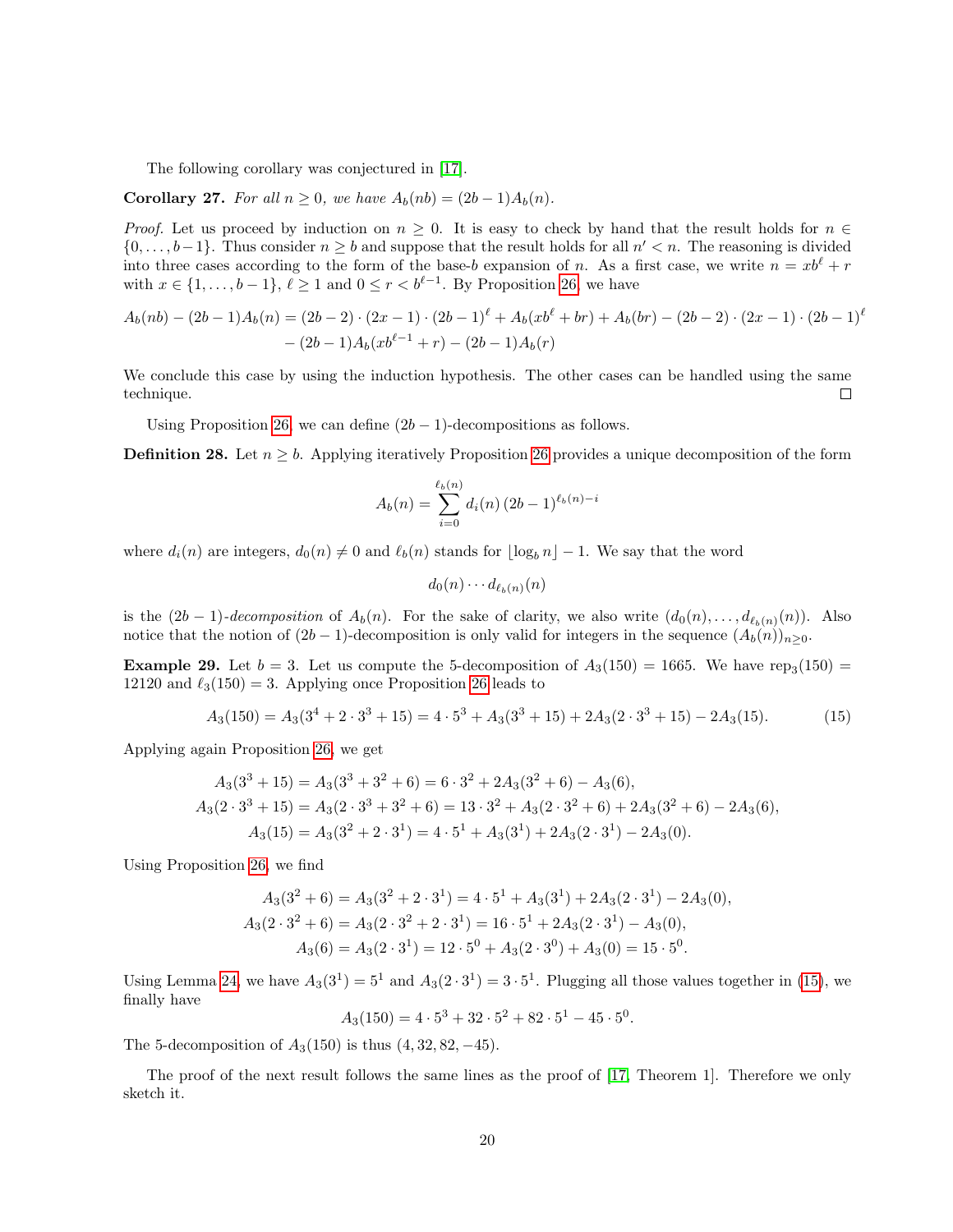

<span id="page-20-7"></span>Figure 9: The function  $\mathcal{H}_3$  over one period.

<span id="page-20-6"></span>**Theorem 30.** There exists a continuous and periodic function  $\mathcal{H}_b$  of period 1 such that, for all large enough  $n,$ 

$$
A_b(n) = (2b-1)^{\log_b n} \mathcal{H}_b(\log_b n).
$$

As an example, when  $b = 3$ , the function  $\mathcal{H}_3$  is depicted in Figure [9](#page-20-7) over one period.

Sketch of the proof of Theorem [30.](#page-20-6) Let us start by defining the function  $\mathcal{H}_b$ . Given any integer  $n \geq 1$ , we let  $\phi_n$  denote the function

$$
\phi_n(\alpha) = \frac{A_b(e_n(\alpha))}{(2b-1)^{\log_b(e_n(\alpha))}}, \quad \alpha \in [0,1)
$$

where  $e_n(\alpha) = b^{n+1} + b\lfloor b^n \alpha \rfloor + 1$ . With a proof analogous to the one of [\[17,](#page-21-4) Proposition 20], the sequence of functions  $(\phi_n)_{n>1}$  uniformly converges to a function  $\Phi_b$ . As in [\[17,](#page-21-4) Theorem 5], this function is continuous on [0, 1] and such that  $\Phi_b(0) = \Phi_b(1) = 1$ . Furthermore, it satisfies

$$
A_b(b^k + r) = (2b - 1)^{\log_b(b^k + r)} \Phi_b\left(\frac{r}{b^k}\right) \quad k \ge 1, 0 \le r < b^k;
$$

see [\[17,](#page-21-4) Lemma 24]. Using Corollary [27,](#page-19-2) we get that, for all  $n = b^j(b^k + r)$ ,  $j, k \ge 0$  and  $r \in \{0, \ldots, b^k - 1\}$ ,

$$
A_b(n) = (2b-1)^{\log_b(n)} \Phi_b\left(\frac{r}{b^k}\right).
$$

The function  $\mathcal{H}_b$  is defined by  $\mathcal{H}_b(x) = \Phi_b(b^{\{x\}} - 1)$  for all real x  $(\{\cdot\})$  stands for the fractional part).  $\Box$ 

### References

- <span id="page-20-2"></span>[1] J.-P. Allouche and J. Shallit, The ring of k-regular sequences, Theoret. Comput. Sci. 98 (1992), 163–197.
- <span id="page-20-5"></span>[2] J.-P. Allouche and J. Shallit, Automatic sequences. Theory, applications, generalizations, Cambridge University Press, (2003).
- <span id="page-20-3"></span>[3] J.-P. Allouche and J. Shallit, The ring of k-regular sequences II, Theoret. Comput. Sci. **307** (2003), no. 1, 3–29.
- <span id="page-20-4"></span>[4] B. Bates, M. Bunder, and K. Tognetti, Locating terms in the Stern–Brocot tree, European J. Combin. 31 (2010), 1020–1033.
- <span id="page-20-0"></span>[5] H. Belbachir, L. Németh, and L. Szalay, Hyperbolic Pascal triangles, Appl. Math. Comput. 273 (2016), 453–464.
- <span id="page-20-1"></span>[6] H. Belbachir and L. Szalay, On the arithmetic triangles,  $\ddot{S}iauliai Math. Semin.$  **9** (2014), no. 17, 15–26.